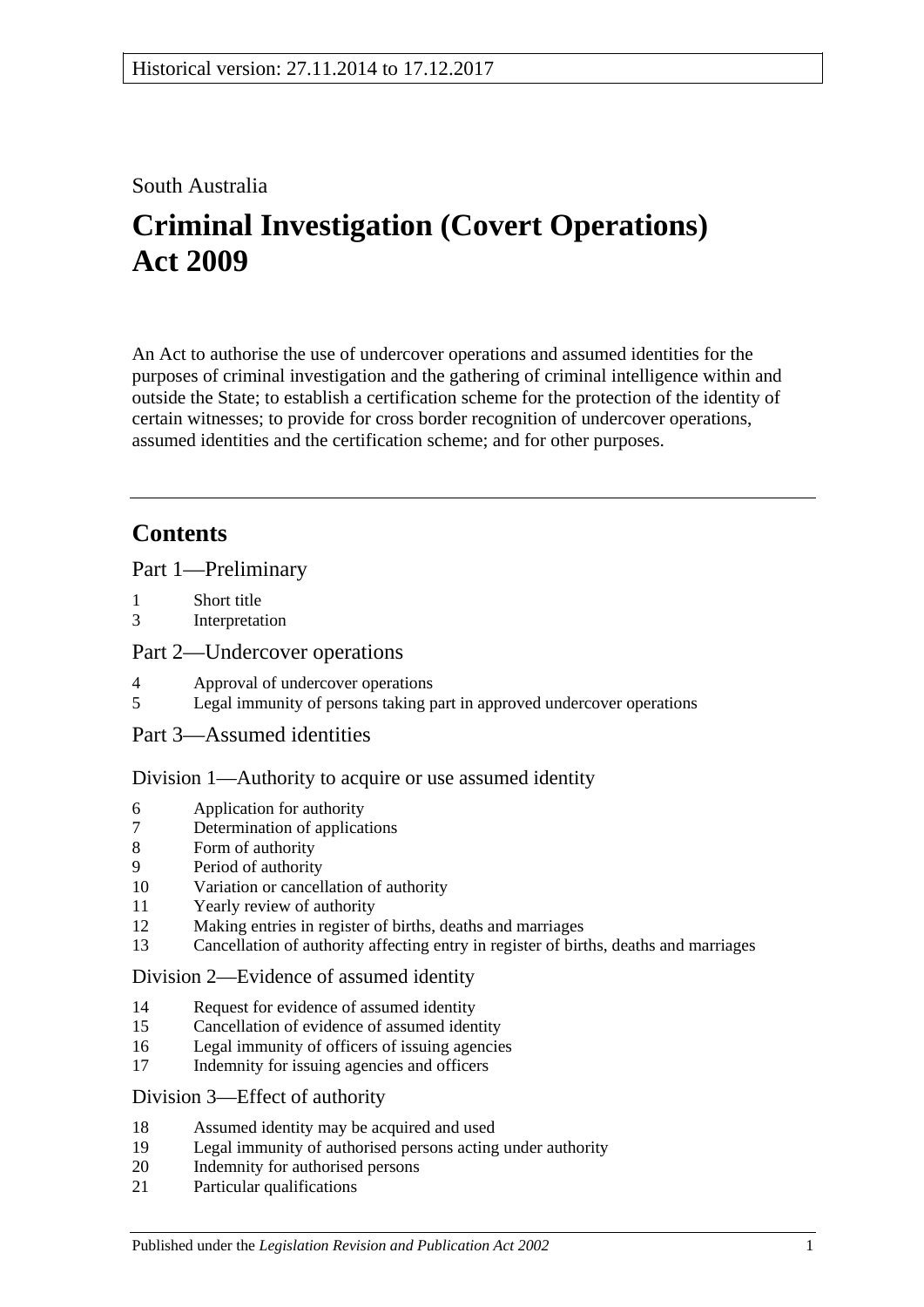[Effect of being unaware of variation or cancellation of authority](#page-14-1)

#### [Division 4—Mutual recognition](#page-14-2)

- [Requests to participating jurisdiction for evidence of assumed identity](#page-14-3)
- [Requests from participating jurisdiction for evidence of assumed identity](#page-15-0)

#### [Division 5—Compliance and monitoring](#page-15-1)

- [Misuse of assumed identity](#page-15-2)
- [Disclosing information about assumed identity](#page-16-0)
- [Record keeping](#page-16-1)
- [Audit of records](#page-17-0)

#### [Division 6—Delegation](#page-17-1)

[Delegation](#page-17-2)

#### [Part 4—Witness identity protection](#page-18-0)

#### [Division 1—Interpretation](#page-18-1)

[Interpretation](#page-18-2)

#### [Division 2—Witness identity protection certificates for local operatives](#page-18-3)

- [Chief officer may give witness identity protection certificate to local operative](#page-18-4)
- [Protection of decision to give witness identity protection certificate](#page-19-0)
- [Form of witness identity protection certificate](#page-20-0)
- [Cancellation of witness identity protection certificate](#page-20-1)
- [Permission to give information disclosing operative's identity etc](#page-21-0)

#### [Division 3—Use of witness identity protection certificates in proceedings](#page-21-1)

- [Application and interpretation of Division](#page-21-2)
- [Filing and effect of filing of witness identity protection certificate in court](#page-21-3)
- [Orders to protect operative's identity etc](#page-23-0)
- [Directions to jury](#page-23-1)
- [Application for disclosure of operative's identity etc in proceedings](#page-23-2)
- [Offences](#page-24-0)

#### [Division 4—Delegation](#page-25-0)

#### [Delegation](#page-25-1)

## [Part 5—Application of Act to approvals, authorities or certificates under](#page-26-0)  [corresponding laws](#page-26-0)

- [Application of Act to approvals under corresponding laws](#page-26-1)
- [Application of Act to authorities under corresponding laws](#page-26-2)
- [Application of Act to witness identity protection certificates under corresponding laws](#page-26-3)

#### [Part 6—Miscellaneous](#page-26-4)

- *State Records Act 1997* and *[Freedom of Information Act](#page-26-5) 1991* not to apply
- [Annual report](#page-27-0)
- [Regulations](#page-28-0)

## [Schedule 1—Transitional provisions](#page-28-1)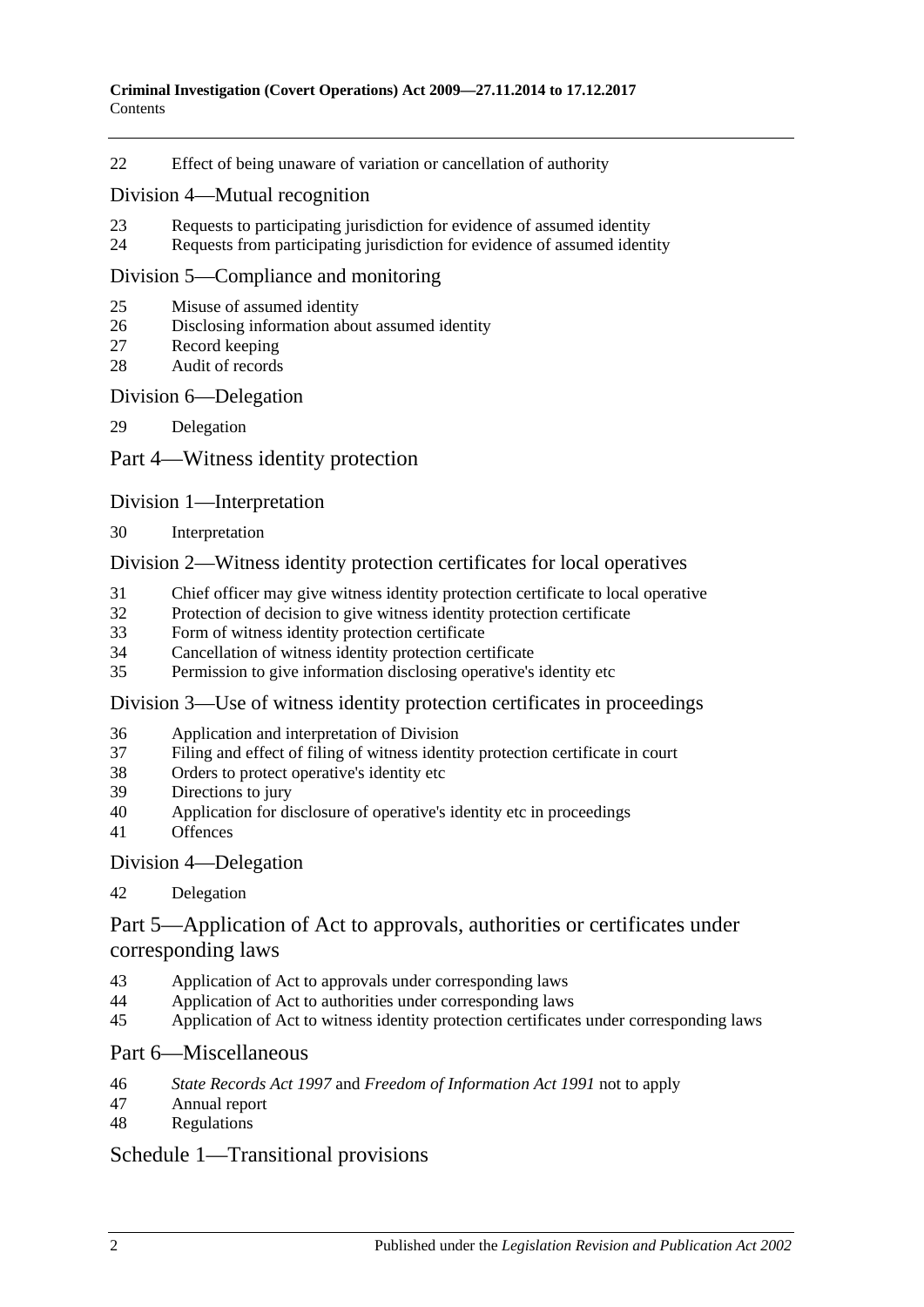Part 1—Interpretation

1 [Interpretation](#page-28-2)

#### Part 3—Transitional provisions

- 3 [Approved undercover operations](#page-28-3)
- 4 [Assumed identities](#page-28-4)
- 5 [Witness identity protection](#page-29-0)

[Legislative history](#page-30-0)

## <span id="page-2-0"></span>**The Parliament of South Australia enacts as follows:**

# **Part 1—Preliminary**

#### <span id="page-2-1"></span>**1—Short title**

This Act may be cited as the *Criminal Investigation (Covert Operations) Act 2009*.

## <span id="page-2-2"></span>**3—Interpretation**

(1) In this Act, unless the contrary intention appears—

*acquire* an assumed identity, means acquire evidence of the identity, and includes taking steps towards acquiring evidence of the identity;

#### *agency* means—

- (a) an issuing agency; or
- (b) a law enforcement agency,

as the case requires;

*approval* means an approval under [Part 2;](#page-6-0)

#### *approved undercover operations* means—

- (a) undercover operations approved under [Part 2;](#page-6-0) or
- (b) undercover operations approved—
	- (i) under the repealed Act; or
	- (ii) by a law enforcement authority before the commencement of the repealed Act that are of a type that could reasonably have been approved under the repealed Act if the repealed Act had been in force when the operations commenced;

*assumed identity*—see [Part 3;](#page-8-0)

*assumed name*—

- (a) of a local operative—has the meaning given in section  $33(1)(d)(i)$ ;
- (b) of an interstate operative—means the name (if any) stated in the interstate witness identity protection certificate as the interstate operative's assumed name;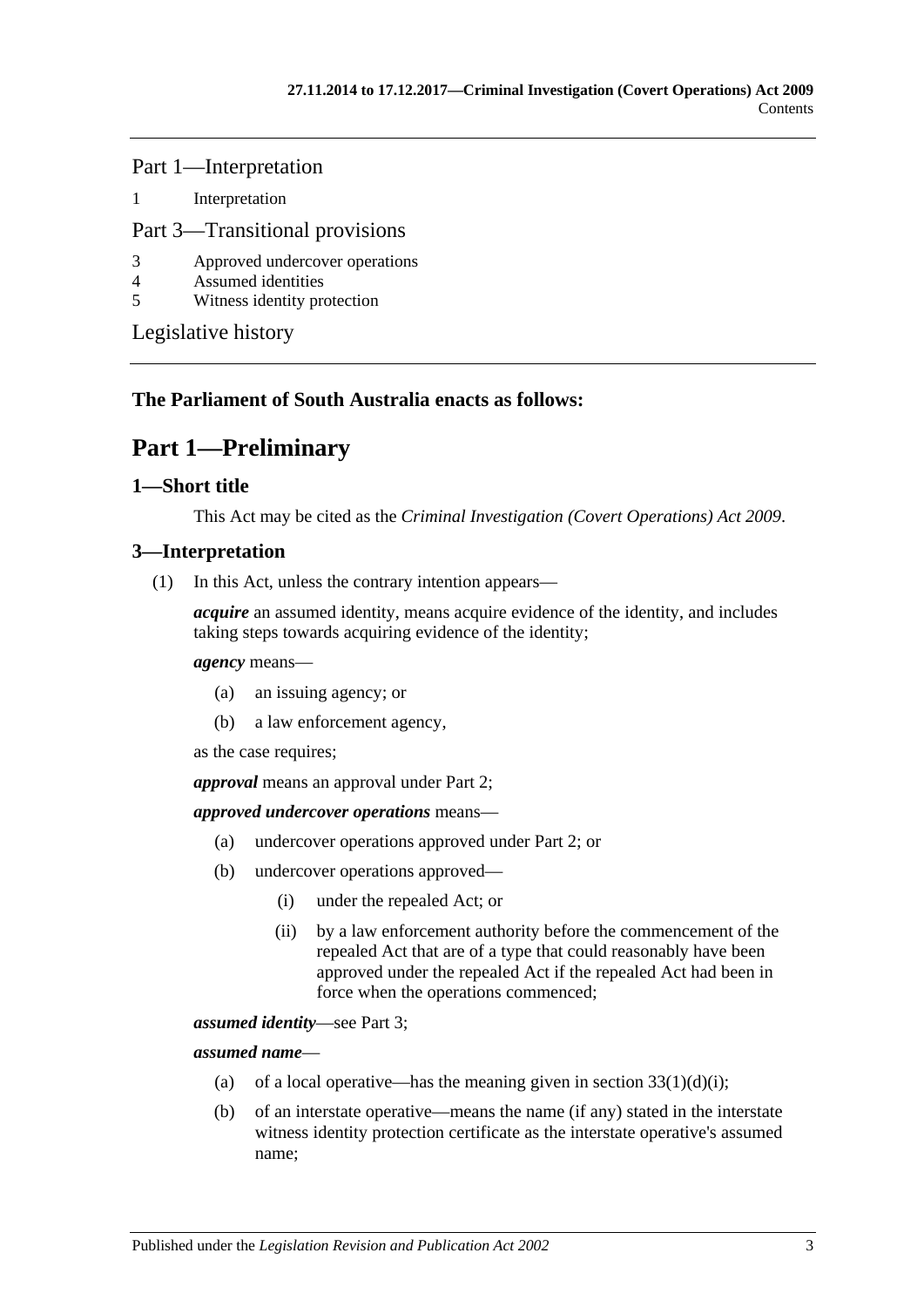*authorised civilian* means a person (other than a law enforcement officer) who is authorised under an authority to acquire or use an assumed identity;

*authorised officer* means a law enforcement officer who is authorised under an authority to acquire or use an assumed identity;

*authorised participant* in approved undercover operations means—

- (a) a person authorised under the terms of the approval to take part in the operations; or
- (b) in the case of operations that began before the commencement of [Part 2](#page-6-0) but after the commencement of the repealed Act—a person authorised under the terms of an approval under the repealed Act to take part in the operations; or
- (c) in the case of operations that began before the commencement of the repealed Act—a person authorised by a law enforcement authority to take part in the operations;

*authorised person* means—

- (a) an authorised civilian; or
- (b) an authorised officer;

*authority* means an authority under [Part 3;](#page-8-0)

#### *chief officer*—

- (a) of a law enforcement agency—
	- (i) in relation to SA Police—means the Commissioner of Police;
	- (ii) in relation to the Australian Crime Commission—means the Chief Executive Officer of the Australian Crime Commission;
	- (iii) in relation to the Independent Commissioner Against Corruption—means the Independent Commissioner Against Corruption;
- (b) of an issuing agency—means the chief executive officer (however described) of the agency;

*conduct* includes any act or omission;

*corresponding approval* means an approval under a corresponding law approving undercover operations;

*corresponding authority* means—

- (a) an authority under a corresponding law to acquire or use an assumed identity in this State; or
- (b) an authority under a corresponding law to request the production of evidence of an assumed identity;

*corresponding law* means a law of another jurisdiction declared by the regulations to correspond to this Act, or to a Part (or Parts) of this Act;

*court* includes a tribunal or body or person invested by law with judicial or quasi-judicial powers, or with authority to make an inquiry or to receive evidence;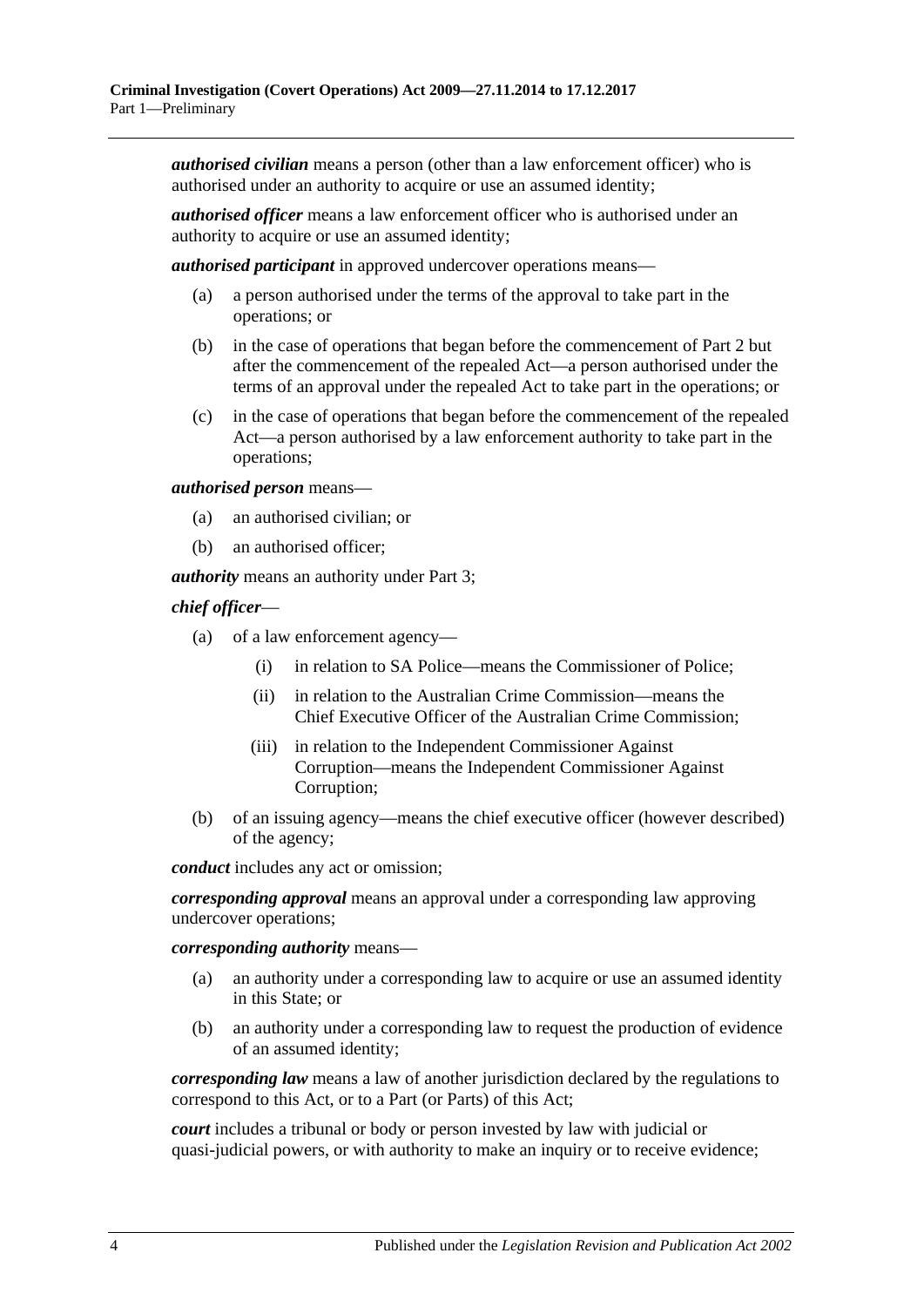*court name* for an operative (whether a local or an interstate operative) in relation to proceedings, means a name, other than the operative's real name, or code used to identify the operative in the proceedings;

*criminal activity* means conduct that involves the commission of an offence by 1 or more persons;

*doing* a thing includes failing to do the thing;

*evidence* of identity, means a document or other thing that evidences or indicates, or can be used to evidence or indicate, a person's identity or an aspect of a person's identity;

*false representation* does not include a representation made under an authority under this Act;

*government issuing agency*, in relation to an authority, means any of the following named in the authority that issues evidence of identity:

- (a) a person or body (whether incorporated or not) that performs any function of the government of this State;
- (b) a person or body (whether incorporated or not) prescribed by the regulations for the purposes of this definition;

*interstate operative* means a person in respect of whom an interstate witness identity protection certificate is in force;

*interstate witness identity protection certificate* means a certificate given under a provision of a corresponding law that corresponds to [section](#page-18-4) 31;

*investigation* means an investigation in relation to criminal activity, including an investigation extending beyond this State;

*issuing agency* means—

- (a) a government issuing agency; or
- (b) a non-government issuing agency;

*jurisdiction* means the Commonwealth or a State or Territory of the Commonwealth;

#### *law enforcement agency* means—

- (a) SA Police; or
- (b) the Australian Crime Commission; or
- (c) the Independent Commissioner Against Corruption;

#### *law enforcement officer* means—

- (a) in relation to SA Police—a police officer or a police officer (however described) of another jurisdiction seconded to SA Police; or
- (b) in relation to the Australian Crime Commission—a member of staff of the Australian Crime Commission or a person seconded to the Australian Crime Commission; or
- (c) in relation to the Independent Commissioner Against Corruption—an investigator under the *[Independent Commissioner Against Corruption](http://www.legislation.sa.gov.au/index.aspx?action=legref&type=act&legtitle=Independent%20Commissioner%20Against%20Corruption%20Act%202012)  Act [2012](http://www.legislation.sa.gov.au/index.aspx?action=legref&type=act&legtitle=Independent%20Commissioner%20Against%20Corruption%20Act%202012)*;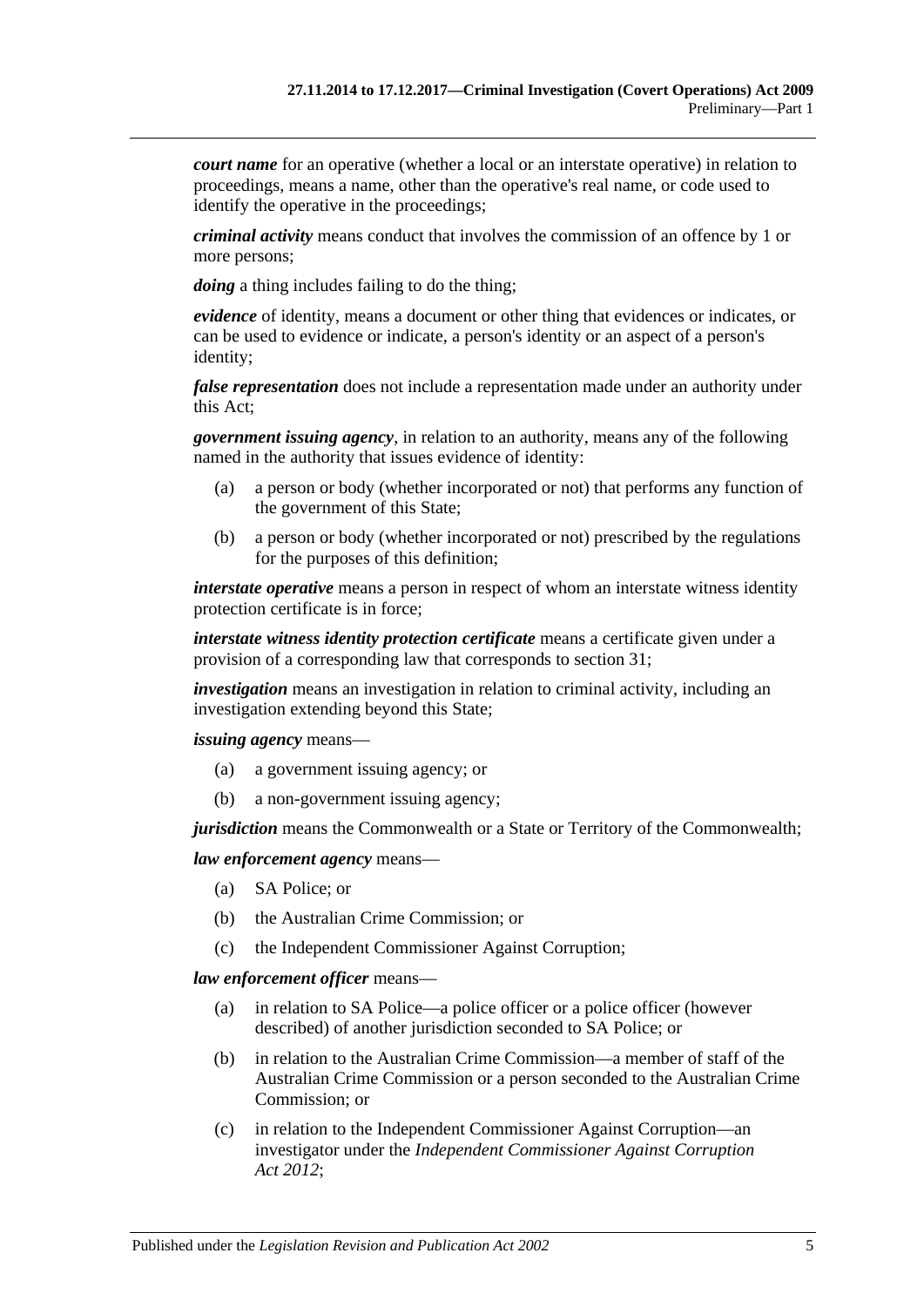*local operative* means a person who is or was—

- (a) an authorised participant under [Part 2;](#page-6-0) or
- (b) an authorised person under [Part 3;](#page-8-0)

*non-government issuing agency*, in relation to an authority, means a person, body or entity (other than a government issuing agency) named in the authority that issues evidence of identity;

*officer* of an agency includes a person employed or engaged in the agency;

*operative* means—

- (a) an interstate operative; or
- (b) a local operative,

as the case requires;

*participating jurisdiction* means a jurisdiction in which a corresponding law is in force;

<span id="page-5-0"></span>*party* to proceedings means—

- (a) in relation to criminal proceedings—the prosecutor and each accused person;
- (b) in relation to civil proceedings—each person who is a party to the proceedings;
- <span id="page-5-1"></span>(c) in relation to any other proceedings—each person who may appear or give evidence in the proceedings;

*presiding officer*, in relation to proceedings, means the person constituting the court, or presiding over the court, in the proceedings;

*proceedings* means any criminal, civil or other proceeding or inquiry, reference or examination in which, by law or consent of parties, evidence is or may be given, and includes an arbitration;

*professional misconduct* means misconduct or a breach of discipline—

- (a) under the *[Police Act](http://www.legislation.sa.gov.au/index.aspx?action=legref&type=act&legtitle=Police%20Act%201998) 1998*; or
- (b) under a law of another jurisdiction that corresponds to the *[Police Act](http://www.legislation.sa.gov.au/index.aspx?action=legref&type=act&legtitle=Police%20Act%201998) 1998*; or
- (c) under a law of the Commonwealth that governs the conduct of members of staff of the Australian Crime Commission,

but does not mean misconduct or a breach of discipline—

- (d) that constitutes minor misconduct, or is the subject of an informal inquiry only, under the *[Police Act](http://www.legislation.sa.gov.au/index.aspx?action=legref&type=act&legtitle=Police%20Act%201998) 1998*; or
- (e) that constitutes minor misconduct (however referred to), or is the subject of an informal inquiry only, under any of the laws referred to in [paragraph](#page-5-0) (b) or  $(c)$ :

*repealed Act* means the *Criminal [Law \(Undercover Operations\) Act](http://www.legislation.sa.gov.au/index.aspx?action=legref&type=act&legtitle=Criminal%20Law%20(Undercover%20Operations)%20Act%201995) 1995* repealed under [Schedule 1;](#page-28-1)

*SA Police* means South Australia Police;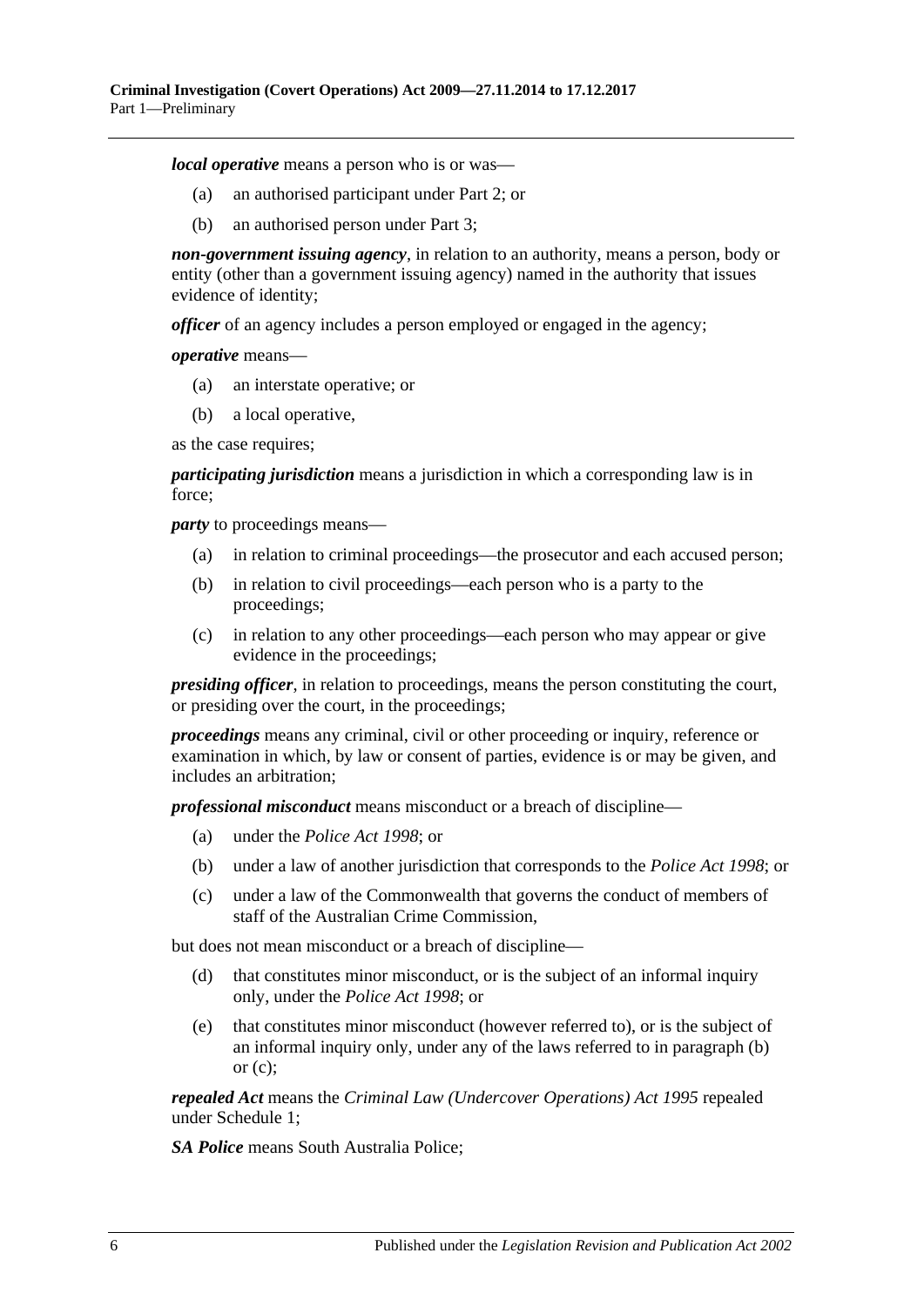*serious criminal behaviour* means behaviour involving the commission of—

- (a) an indictable offence; or
- (b) an offence against the *[Controlled Substances Act](http://www.legislation.sa.gov.au/index.aspx?action=legref&type=act&legtitle=Controlled%20Substances%20Act%201984) 1984*; or
- (c) an offence against section 52, 53, 72 or 74 of the *[Fisheries Management](http://www.legislation.sa.gov.au/index.aspx?action=legref&type=act&legtitle=Fisheries%20Management%20Act%202007)  Act [2007](http://www.legislation.sa.gov.au/index.aspx?action=legref&type=act&legtitle=Fisheries%20Management%20Act%202007)*; or
- (d) an offence against section 63 or 75 of the *[Lottery and Gaming Act](http://www.legislation.sa.gov.au/index.aspx?action=legref&type=act&legtitle=Lottery%20and%20Gaming%20Act%201936) 1936*; or
- (e) an offence against section 47(1), (2) or (4), 48(1), 48A(1), 51(1) or 60(1) of the *[National Parks and Wildlife Act](http://www.legislation.sa.gov.au/index.aspx?action=legref&type=act&legtitle=National%20Parks%20and%20Wildlife%20Act%201972) 1972*;

*supervisor* of an authorised civilian means the law enforcement officer who supervises, or is to supervise, the acquisition or use of an assumed identity by the authorised civilian;

*undercover operations* means operations (which may include conduct that is apart from this Act illegal) of which the intended purpose is to provide persons engaging or about to engage in serious criminal behaviour an opportunity to—

- (a) manifest that behaviour; or
- (b) provide other evidence of that behaviour;

*use* an assumed identity, includes representing (whether expressly or impliedly, or by saying or doing something) the identity to be real when it is not;

*witness identity protection certificate* means a certificate given under [section](#page-18-4) 31 in respect of a local operative in relation to proceedings.

- (2) For the purposes of this Act, a person is reckless about whether or not an act has been done if—
	- (a) the person is aware of a substantial risk that the act has been done; and
	- (b) having regard to the circumstances known to the person, it is unjustifiable to take the risk.

# <span id="page-6-0"></span>**Part 2—Undercover operations**

#### <span id="page-6-1"></span>**4—Approval of undercover operations**

- (1) A senior police officer may approve undercover operations for the purpose of gathering evidence of serious criminal behaviour.
- (1a) An investigator under the *[Independent Commissioner Against Corruption Act](http://www.legislation.sa.gov.au/index.aspx?action=legref&type=act&legtitle=Independent%20Commissioner%20Against%20Corruption%20Act%202012) 2012* may apply to the Independent Commissioner Against Corruption to approve undercover operations for the purpose of an investigation into corruption in public administration under that Act where the suspected corruption involves, or may involve, serious criminal behaviour.
- (2) An approval may not be given unless the senior police officer or the Independent Commissioner Against Corruption (as the case may be)—
	- (a) suspects, on reasonable grounds, that persons (whose identity may—but need not—be known to the officer) have engaged, are engaging or are about to engage in serious criminal behaviour of the kind to which the proposed undercover operations relate; and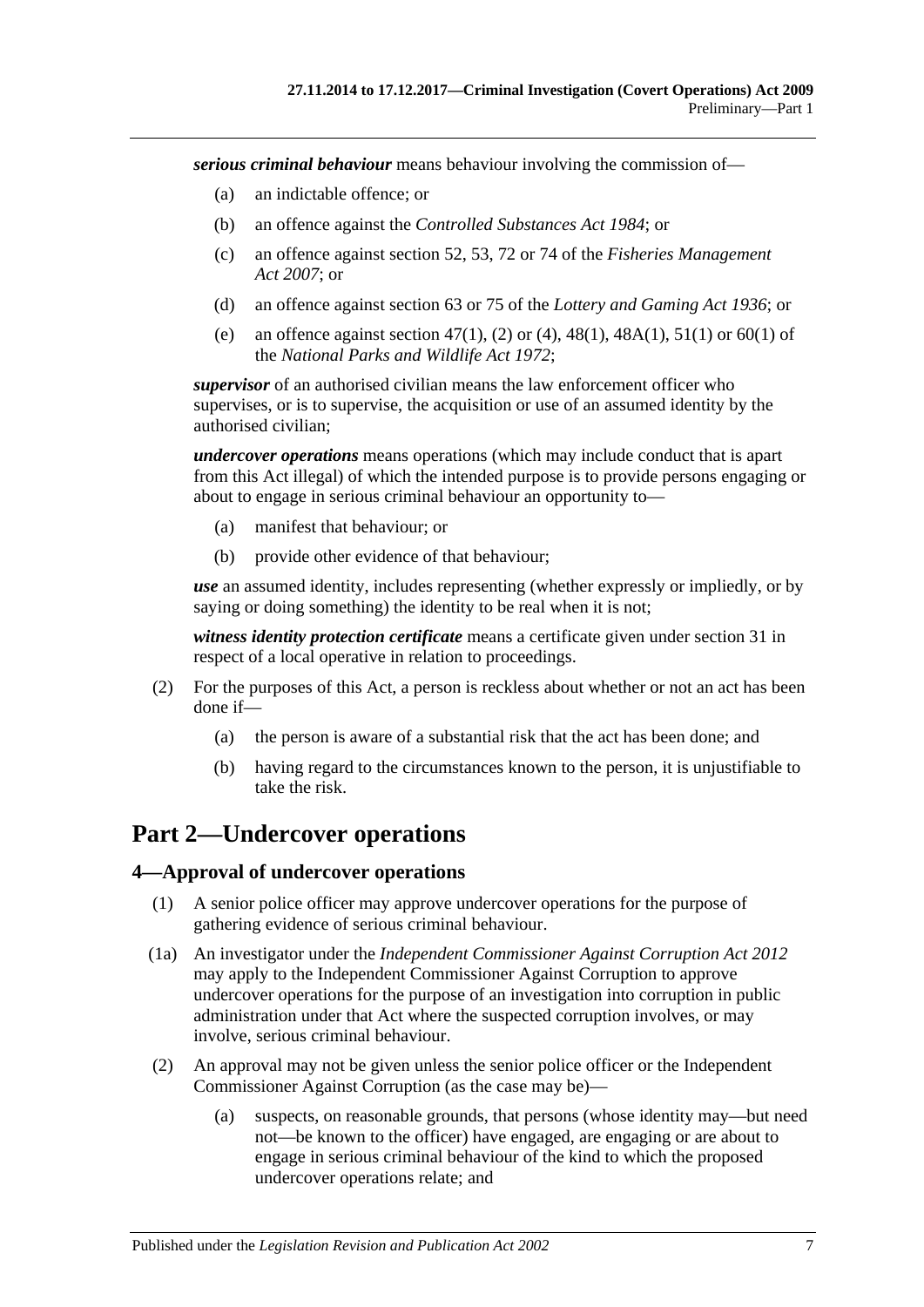- (b) is satisfied on reasonable grounds that the ambit of the proposed undercover operations is not more extensive than could reasonably be justified in view of the nature and extent of the suspected serious criminal behaviour; and
- (c) is satisfied on reasonable grounds that the means are proportionate to the end; that is, that the proposed undercover operations are justified by the social harm of the serious criminal behaviour against which they are directed; and
- (d) is satisfied on reasonable grounds that the undercover operations are properly designed to provide persons who have engaged, or are engaging or about to engage, in serious criminal behaviour an opportunity—
	- (i) to manifest that behaviour; or
	- (ii) to provide other evidence of that behaviour,

without undue risk that persons without a predisposition to serious criminal behaviour will be encouraged into serious criminal behaviour that they would otherwise have avoided.

- (3) Before giving approval, the senior police officer or the Independent Commissioner Against Corruption (as the case may be) must consider whether approval for similar operations has previously been sought, and, if sought and refused, the reasons for that refusal.
- (4) The approval must—
	- (a) be in writing; and
	- (b) be signed by the person giving the approval; and
	- (c) specify—
		- (i) the date and time of the signing, and the time from which the approval takes effect (which may be contemporaneous with or later than the time of signing but cannot be earlier); and
		- (ii) the persons who are authorised to participate in the operations; and
		- (iii) the nature of the conduct in which the participants are authorised to engage; and
		- (iv) a period (not exceeding 3 months) for which the approval is given.
- (5) A senior police officer or the Independent Commissioner Against Corruption (as the case may be) may renew, from time to time, an approval for 1 or more further periods.
- (6) A senior police officer or the Independent Commissioner Against Corruption (as the case may be) must, within 14 days after giving or renewing an approval, cause a copy of the instrument of approval or renewal to be given to the Attorney-General.
- (7) In this section—

*senior police officer* means a police officer of or above the rank of Superintendent.

#### <span id="page-7-0"></span>**5—Legal immunity of persons taking part in approved undercover operations**

(1) Despite any other law, an authorised participant in approved undercover operations incurs no criminal liability by taking part in undercover operations in accordance with the terms of the approval.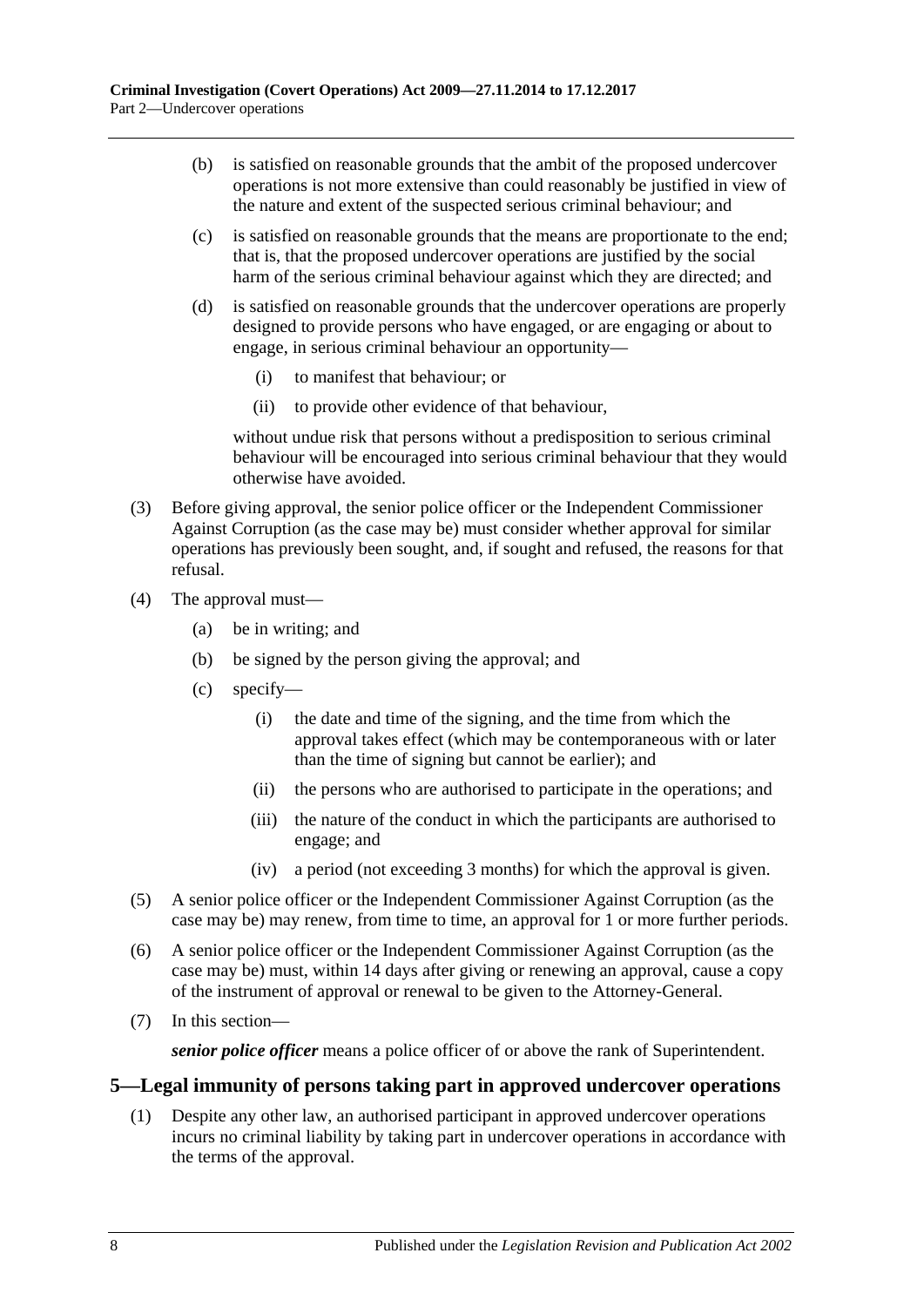(2) This section operates both prospectively and retrospectively.

# <span id="page-8-0"></span>**Part 3—Assumed identities**

## <span id="page-8-1"></span>**Division 1—Authority to acquire or use assumed identity**

## <span id="page-8-2"></span>**6—Application for authority**

- (1) A law enforcement officer of a law enforcement agency may apply to the chief officer of the law enforcement agency for an authority for the law enforcement officer, or another person, to do either or both of the following:
	- (a) acquire an assumed identity;
	- (b) use an assumed identity.
- (2) A separate application must be made in respect of each assumed identity to be acquired or used.
- (3) An application—
	- (a) must be in writing in the form approved by the chief officer; and
	- (b) must contain the following information:
		- (i) the name of the applicant;
		- (ii) the name of the person to be authorised to acquire or use an assumed identity (if not the applicant);
		- (iii) if the person to be authorised is not a law enforcement officer—the name and rank or position of the person proposed to be appointed as supervisor and an explanation of why it is necessary for a person who is not a law enforcement officer to acquire or use the assumed identity;
		- (iv) details of the proposed assumed identity;
		- (v) reasons for the need to acquire or use an assumed identity;
		- (vi) to the extent known—details of the investigation or intelligence gathering exercise in which the assumed identity will be used;
		- (vii) details of the issuing agencies (if any) and the types of evidence to be issued by them;
		- (viii) details of any application to be made for an order under [section](#page-11-0) 12 in respect of the assumed identity.
- (4) An applicant must provide the chief officer with any other information required by the chief officer for the purposes of determining the application.

## <span id="page-8-3"></span>**7—Determination of applications**

(1) The chief officer of a law enforcement agency may, on application under [section](#page-8-2) 6 for an authority, grant the authority subject to such conditions as the chief officer thinks fit.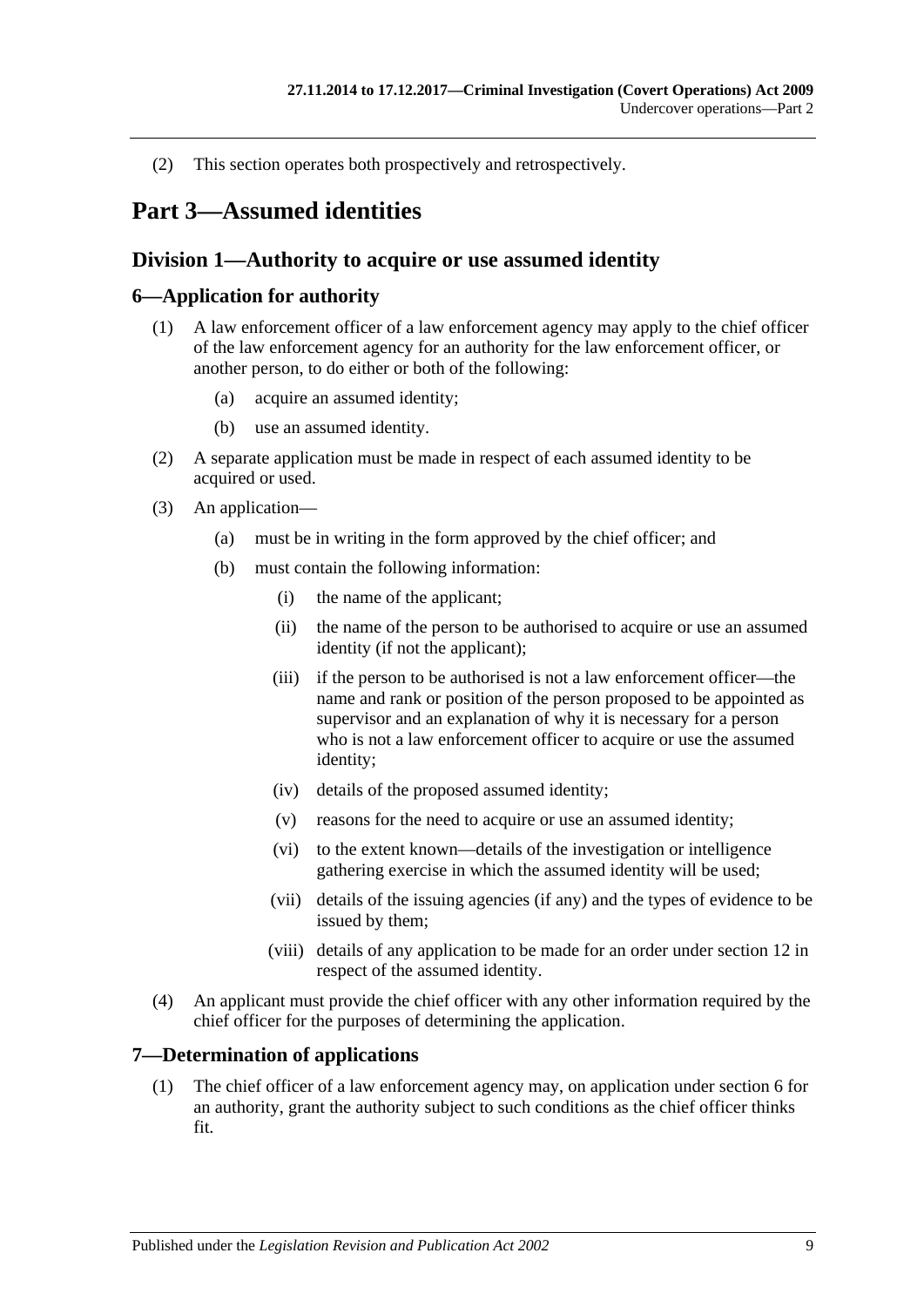- (2) The chief officer may not grant any such authority unless satisfied on reasonable grounds—
	- (a) that the assumed identity is necessary for the purposes of an investigation or intelligence gathering in relation to criminal activity; and
	- (b) that the risk of abuse of the assumed identity by the authorised person is minimal; and
	- (c) if the application is for authorisation of an assumed identity for a person who is not a law enforcement officer—that it would be impossible or impracticable in the circumstances to authorise the acquisition or use (or both) of the assumed identity by a law enforcement officer for the purpose sought.
- <span id="page-9-1"></span>(3) If an authority is granted in respect of an authorised civilian, the chief officer must appoint a law enforcement officer of the agency to supervise the acquisition or use (or both) of the assumed identity by the authorised civilian.
- (4) A law enforcement officer appointed as supervisor under [subsection](#page-9-1) (3) must be—
	- (a) in the case of SA Police—of or above the rank of Sergeant;
	- (b) in the case of the Australian Crime Commission—of or above the rank of Senior Investigator.
- (5) An authority may also authorise any 1 or more of the following:
	- (a) an application for an order for an entry in a register of births, deaths or marriages under [section](#page-11-0) 12 or a corresponding law;
	- (b) a request under [section](#page-12-1) 14 or [23;](#page-14-3)
	- (c) the use of an assumed identity in a participating jurisdiction.
- (6) A separate authority is required for each assumed identity.

## <span id="page-9-0"></span>**8—Form of authority**

An authority must—

- (a) be in writing in the form approved by the chief officer of the law enforcement agency granting the authority; and
- (b) be signed by the person granting the authority; and
- (c) specify—
	- (i) the name of the person granting the authority;
	- (ii) the date on which the authority comes into effect;
	- (iii) details of the assumed identity authorised;
	- (iv) details of evidence of the assumed identity that may be acquired under the authority;
	- (v) the conditions (if any) to which the authority is subject;
	- (vi) the reason why the authority is granted;
	- (vii) if the authority relates to an authorised officer—the name of the authorised officer;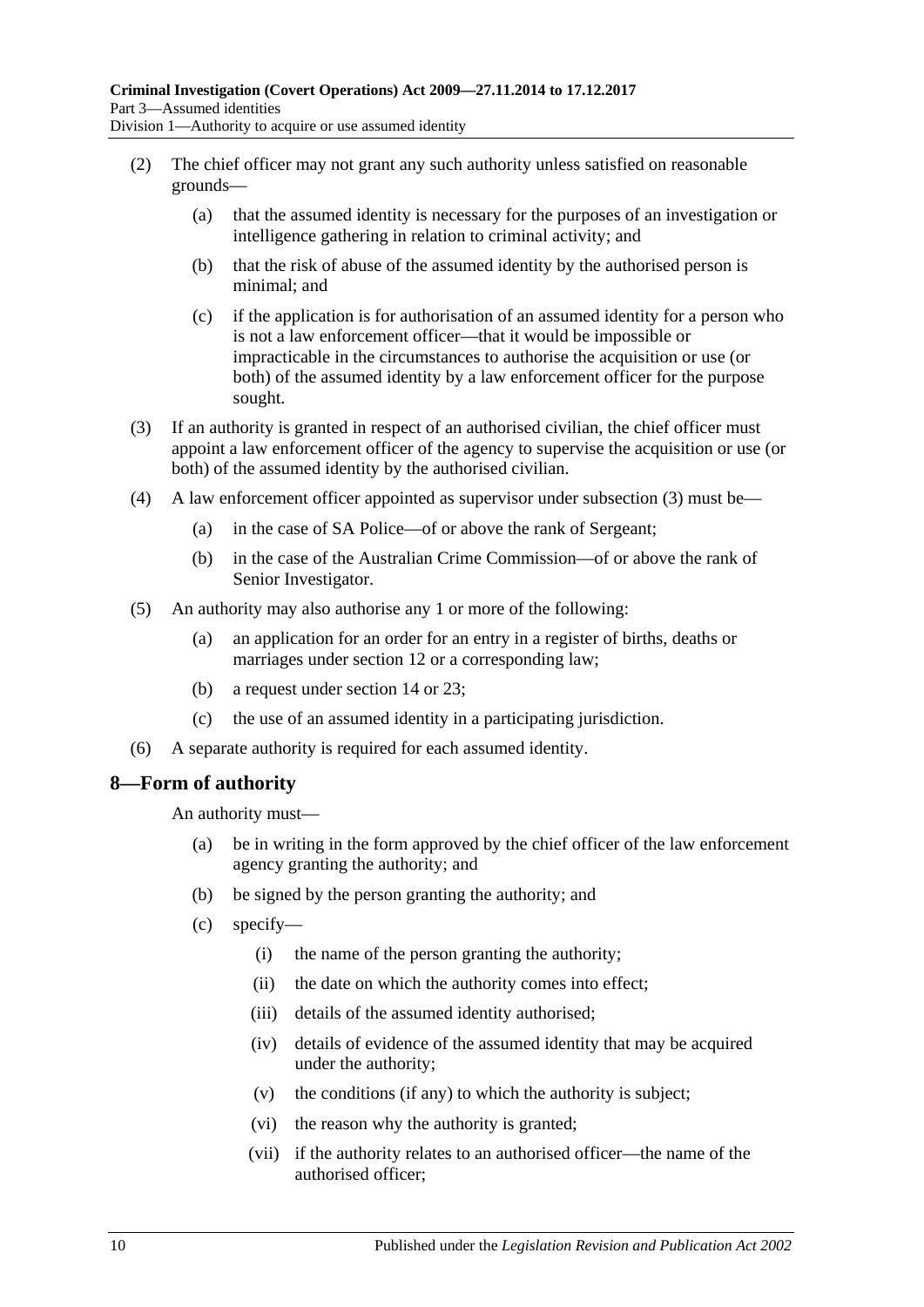- (viii) if the authority relates to an authorised civilian—
	- (A) the name of the authorised civilian; and
	- (B) the name of his or her supervisor under the authority; and
	- (C) the period (which may not exceed 3 months) for which the authority will remain in force;
- (ix) each issuing agency to which a request may be made under [section](#page-12-1) 14 or [23;](#page-14-3)
- (x) whether it authorises an application for an order for an entry in a register of births, deaths or marriages under [section](#page-11-0) 12 or a corresponding law;
- (xi) each participating jurisdiction in which the assumed identity may be used.

## <span id="page-10-0"></span>**9—Period of authority**

- (1) An authority for an authorised officer remains in force until cancelled.
- (2) An authority for an authorised civilian remains in force until the end of the period specified in the authority (which may not exceed 3 months), unless the authority is cancelled sooner.

#### <span id="page-10-1"></span>**10—Variation or cancellation of authority**

- (1) The chief officer of a law enforcement agency who grants an authority—
	- (a) may vary or cancel the authority at any time; and
	- (b) must cancel the authority if satisfied (on a review or otherwise) that any of the grounds for the granting of the authority no longer exist.
- (2) The chief officer must give written notice of the variation or cancellation to—
	- (a) the authorised person to whom it relates; and
	- (b) if the authorised person is an authorised civilian—the authorised person's supervisor.
- (3) The notice must specify the reason why the authority is varied or cancelled.
- (4) The variation or cancellation takes effect—
	- (a) on the day the written notice is given to the authorised person; or
	- (b) if a later date is specified in the notice—on that day.

#### <span id="page-10-2"></span>**11—Yearly review of authority**

- (1) The chief officer of a law enforcement agency must, at least once in every 12 month period, review each authority granted under this Part.
- (2) The purpose of a review is to determine whether the grounds for the granting of the authority still exist.
- (3) If on a review the chief officer is satisfied—
	- (a) that the grounds for the granting of the authority still exist—the chief officer must record his or her opinion and the reasons for it in writing;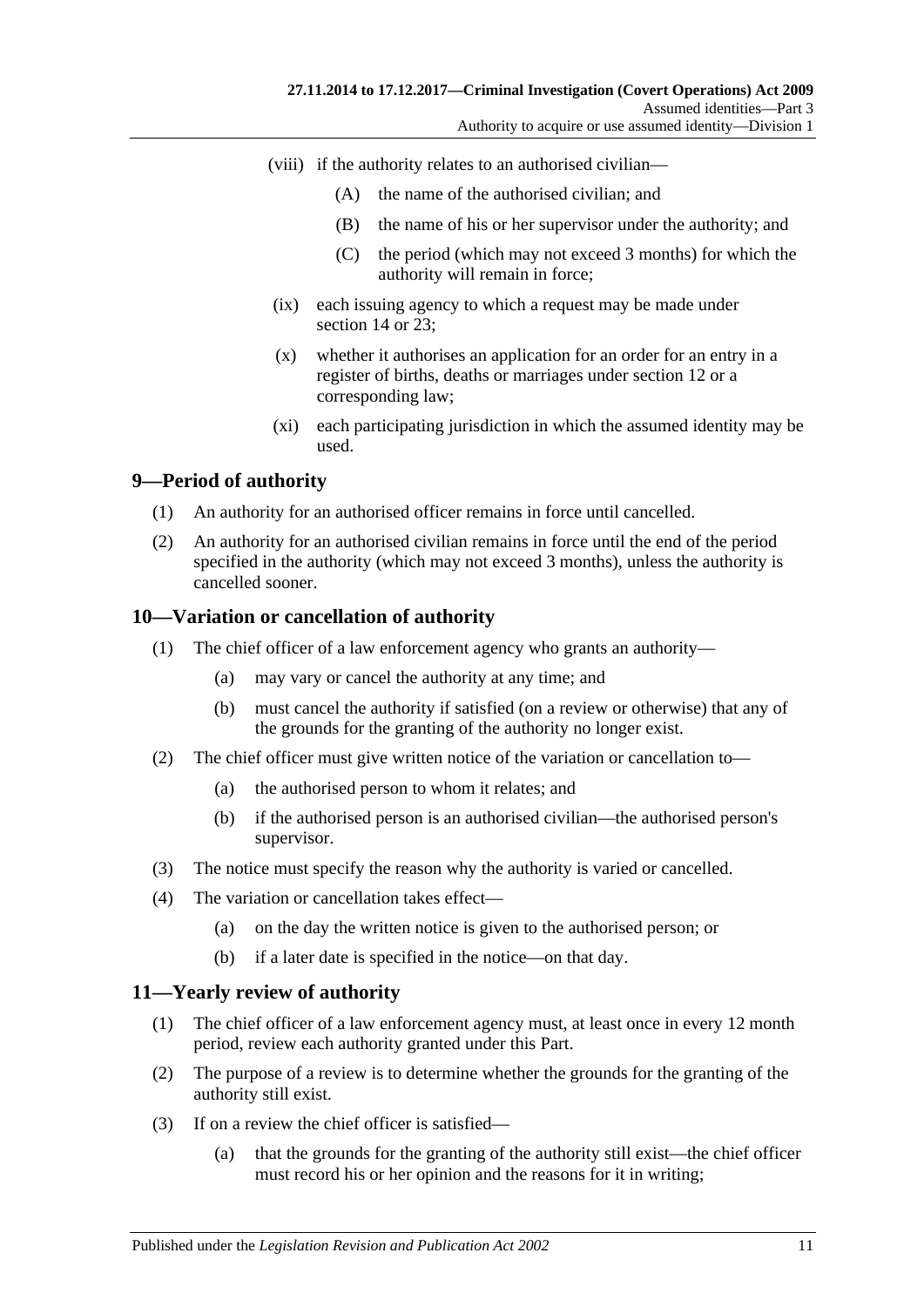(b) that any of the grounds for the granting of the authority no longer exist—the chief officer must cancel the authority under [section](#page-10-1) 10.

## <span id="page-11-0"></span>**12—Making entries in register of births, deaths and marriages**

- (1) The Supreme Court may order the Registrar of Births, Deaths and Marriages to make an entry in the Register under the *[Births, Deaths and Marriages Registration Act](http://www.legislation.sa.gov.au/index.aspx?action=legref&type=act&legtitle=Births%20Deaths%20and%20Marriages%20Registration%20Act%201996) 1996* in relation to the acquisition of an assumed identity under an authority or corresponding authority.
- (2) The Court may only make an order under this section—
	- (a) on application by—
		- (i) the chief officer of a law enforcement agency; or
		- (ii) the chief officer of a law enforcement agency under a corresponding law; and
	- (b) if satisfied that the order is justified having regard to the nature of the activities undertaken or to be undertaken by the officer or person under the authority or corresponding authority.
- (3) An application for an order under this section must be heard in closed court.
- (4) The Registrar of Births, Deaths and Marriages must give effect to an order under this section—
	- (a) within the period specified in the order; or
	- (b) if no period is specified in the order—within 28 days after the day on which the order is made.

## <span id="page-11-1"></span>**13—Cancellation of authority affecting entry in register of births, deaths and marriages**

- <span id="page-11-2"></span>(1) This section applies if—
	- (a) the chief officer of a law enforcement agency cancels an authority for an assumed identity; and
	- (b) there is an entry in relation to that identity—
		- (i) in the Register under the *[Births, Deaths and Marriages Registration](http://www.legislation.sa.gov.au/index.aspx?action=legref&type=act&legtitle=Births%20Deaths%20and%20Marriages%20Registration%20Act%201996)  Act [1996](http://www.legislation.sa.gov.au/index.aspx?action=legref&type=act&legtitle=Births%20Deaths%20and%20Marriages%20Registration%20Act%201996)* as a consequence of an order under [section](#page-11-0) 12; or
		- (ii) in a register of births, deaths or marriages in a participating jurisdiction as a consequence of an order under a corresponding law of the jurisdiction.
- <span id="page-11-4"></span><span id="page-11-3"></span>(2) If [subsection](#page-11-2)  $(1)(b)(i)$  applies—
	- (a) the chief officer must, within 28 days after the day on which the authority is cancelled, apply to the Supreme Court for an order that the Registrar of Births, Deaths and Marriages cancel the entry; and
	- (b) the Registrar of Births, Deaths and Marriages must give effect to the order within 28 days after the day on which the order is made.
- (3) An application under [subsection](#page-11-3) (2)(a) must be heard in closed court.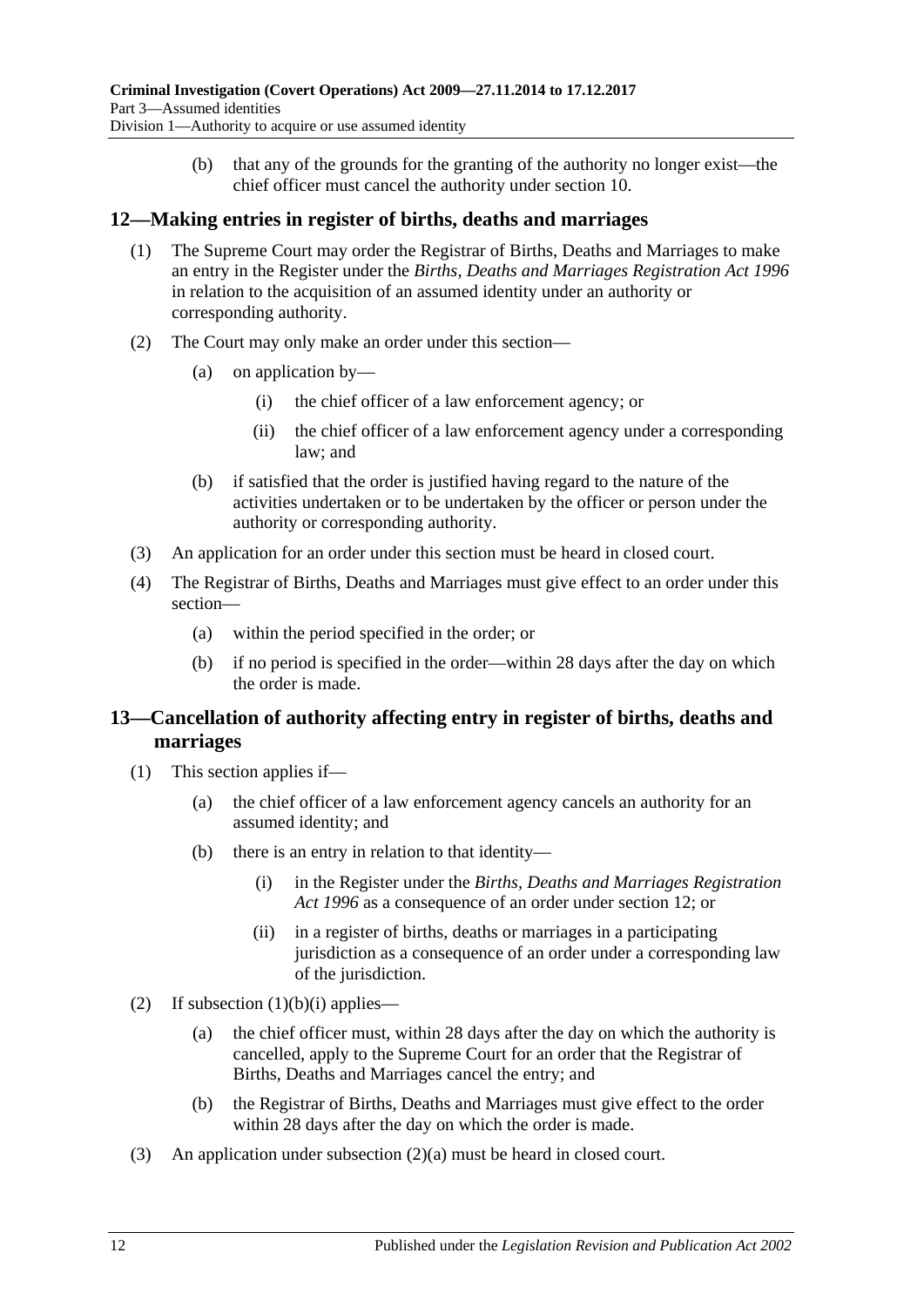(4) If [subsection](#page-11-4) (1)(b)(ii) applies, the chief officer must apply for an order under the corresponding law to cancel the entry within 28 days after the day on which the authority is cancelled.

## <span id="page-12-0"></span>**Division 2—Evidence of assumed identity**

## <span id="page-12-1"></span>**14—Request for evidence of assumed identity**

- (1) Subject to this section, the chief officer of a law enforcement agency who grants an authority under this Part may request the chief officer of an issuing agency specified in the authority—
	- (a) to produce evidence of an assumed identity in accordance with the authority; and
	- (b) to provide the authorised person named in the authority with evidence of the assumed identity.
- (2) A request under this section must specify a reasonable period for compliance with the request.
- (3) The chief officer of—
	- (a) a government issuing agency must comply with a request under this section within the period specified in the request;
	- (b) a non-government issuing agency may comply with a request under this section.
- (4) A request cannot be made under this section for an entry in the Register under the *[Births, Deaths and Marriages Registration Act](http://www.legislation.sa.gov.au/index.aspx?action=legref&type=act&legtitle=Births%20Deaths%20and%20Marriages%20Registration%20Act%201996) 1996*.
- (5) In this section—

*evidence* means evidence similar to that ordinarily produced or given by the issuing authority.

## <span id="page-12-2"></span>**15—Cancellation of evidence of assumed identity**

- (1) The chief officer of an issuing agency must cancel evidence of an assumed identity produced by the agency if directed in writing to do so by the chief officer for the time being of the law enforcement agency that requested the evidence be produced.
- (2) In this section—

*cancel* includes delete or alter an entry in a record of information.

## <span id="page-12-3"></span>**16—Legal immunity of officers of issuing agencies**

The chief officer or any other officer of an issuing agency (whether government or non-government) who does something that, apart from this section, would be an offence, is not criminally responsible for the offence if the thing is done to comply with a request under this Division.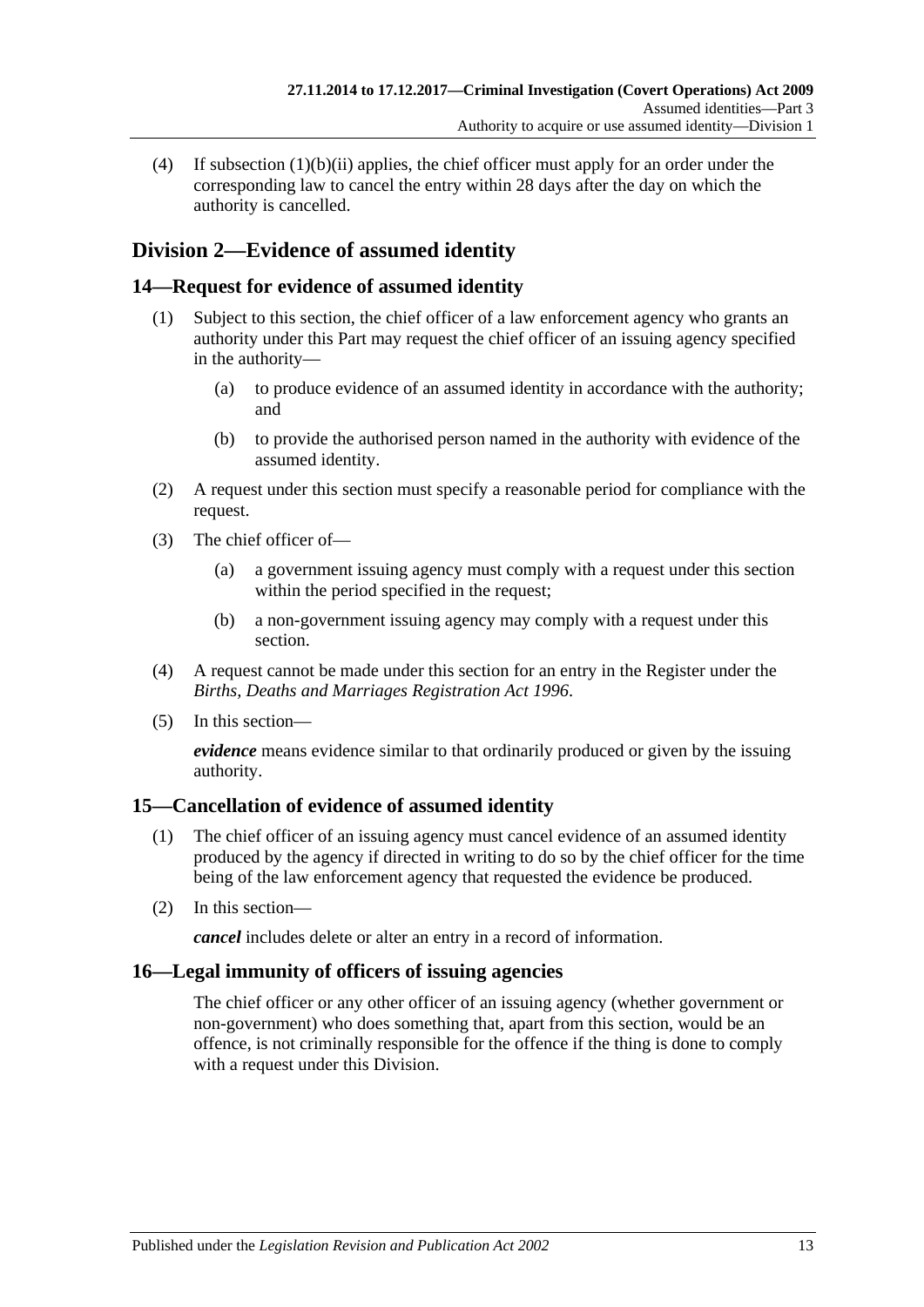## <span id="page-13-0"></span>**17—Indemnity for issuing agencies and officers**

Where the chief officer of a law enforcement agency makes a request or gives a direction under this Division to the chief officer of an issuing agency (whether government or non-government), the law enforcement agency must indemnify the issuing agency, or an officer of the agency, for any liability incurred by the agency or officer (including reasonable costs) if—

- (a) the liability is incurred because of something done by the agency or officer to comply with the request or direction in the course of duty; and
- (b) the requirements (if any) prescribed by the regulations have been met.

## <span id="page-13-1"></span>**Division 3—Effect of authority**

#### <span id="page-13-2"></span>**18—Assumed identity may be acquired and used**

- (1) An authorised officer may acquire or use (or acquire and use) an assumed identity if the acquisition or use (or acquisition and use) is—
	- (a) in accordance with an authority; and
	- (b) in the course of duty.
- (2) An authorised civilian may acquire or use (or acquire and use) an assumed identity if the acquisition or use (or acquisition and use) is in accordance with—
	- (a) an authority; and
	- (b) any direction by the person's supervisor under the authority.

#### <span id="page-13-3"></span>**19—Legal immunity of authorised persons acting under authority**

Where an authorised person does something (whether in this State or elsewhere) that, apart from this section, would be an offence, the officer or person is not criminally responsible for the offence if—

- (a) the act is done in the course of acquiring or using an assumed identity in accordance with an authority; and
- (b) the act is done—
	- (i) in the case of an authorised officer—in the course of his or her duty; or
	- (ii) in the case of an authorised civilian—in accordance with any direction by his or her supervisor under the authority; and
- (c) doing the act would not be an offence if the assumed identity were the person's real identity.

#### <span id="page-13-4"></span>**20—Indemnity for authorised persons**

Where the chief officer of a law enforcement agency grants an authority, the law enforcement agency must indemnify the authorised person under the authority for any liability incurred by the person (including reasonable costs) because of something done by the person (whether in this State or elsewhere) if—

(a) the act is done in the course of acquiring or using an assumed identity in accordance with the authority; and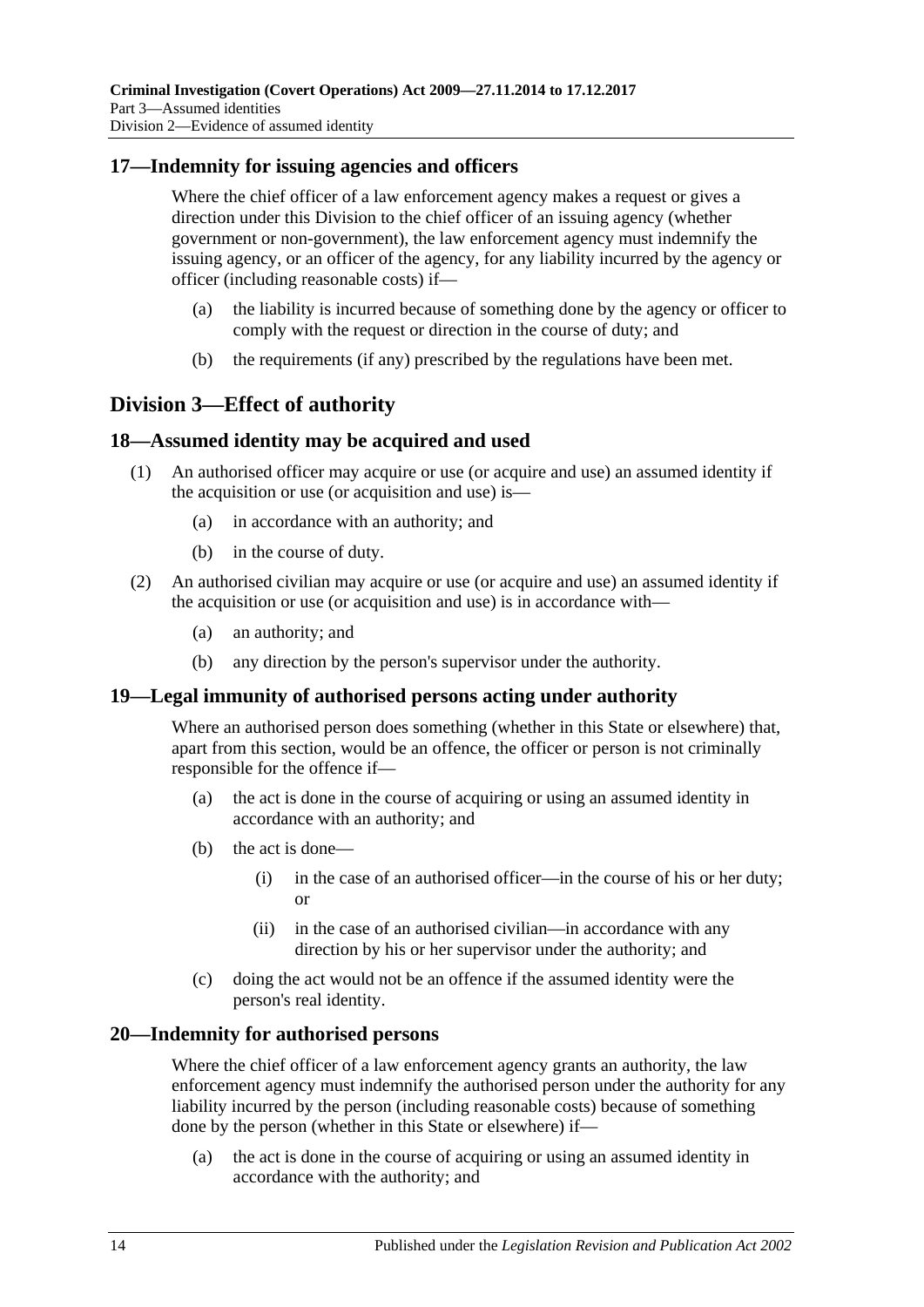- (b) the act is done—
	- (i) in the case of an authorised officer—in the course of his or her duty; or
	- (ii) in the case of an authorised civilian—in accordance with any direction by his or her supervisor under the authority; and
- (c) the requirements (if any) prescribed by the regulations have been met.

## <span id="page-14-0"></span>**21—Particular qualifications**

- (1) [Sections 19](#page-13-3) and [20](#page-13-4) do not apply to anything done by an authorised person if—
	- (a) a particular qualification is needed to do the thing; and
	- (b) the person does not have that qualification.
- (2) This section applies whether or not the person has acquired as evidence of an assumed identity a document indicating that he or she has that qualification.

## <span id="page-14-1"></span>**22—Effect of being unaware of variation or cancellation of authority**

- (1) If an authority has been varied in a way that limits its scope, this Division continues to apply to the authorised person to whom it relates as if it had not been so varied for as long as the person—
	- (a) is unaware of the variation; and
	- (b) is not reckless about the existence of the variation.
- (2) If an authority has been cancelled, this Division continues to apply to the authorised person to whom it related as if it had not been cancelled for as long as the person—
	- (a) is unaware of the cancellation; and
	- (b) is not reckless about the existence of the cancellation.

## <span id="page-14-2"></span>**Division 4—Mutual recognition**

## <span id="page-14-3"></span>**23—Requests to participating jurisdiction for evidence of assumed identity**

- (1) The chief officer of a law enforcement agency granting an authority may, if the authority authorises a request under this section, request the chief officer of an issuing agency of a participating jurisdiction specified in the authority—
	- (a) to produce evidence of the assumed identity in accordance with the authority; and
	- (b) to give evidence of the assumed identity to the authorised person named in the authority.
- (2) If the chief officer of a law enforcement agency makes a request to the chief officer of an issuing agency of a participating jurisdiction under this section, the law enforcement agency must indemnify the issuing agency, and any officer of the issuing agency, for any liability incurred by the agency or officer (including reasonable costs) if—
	- (a) the liability is incurred because of something done (whether in this State or elsewhere) by the agency or officer to comply with the request in the course of duty; and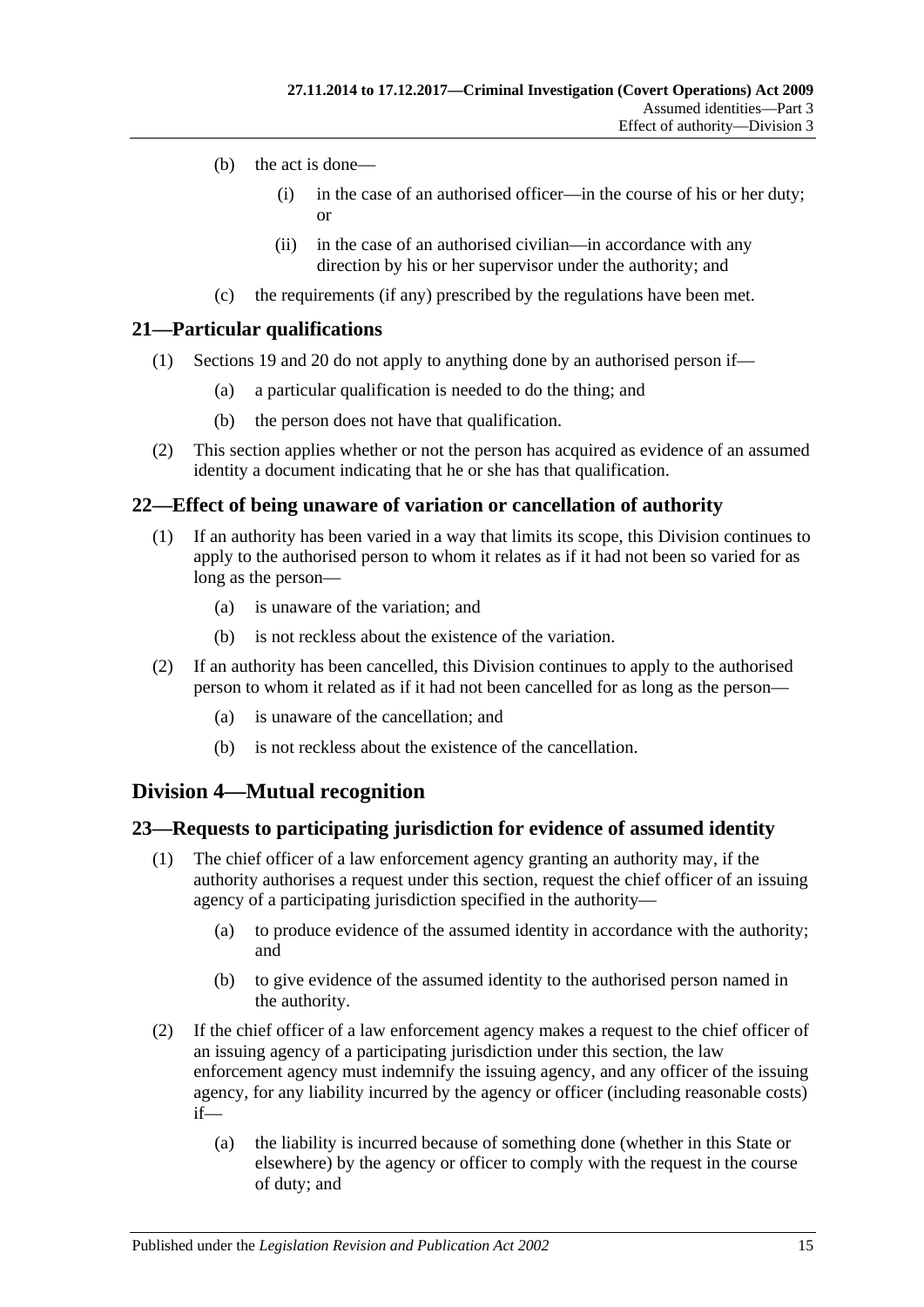(b) the requirements (if any) prescribed by the regulations have been met.

## <span id="page-15-0"></span>**24—Requests from participating jurisdiction for evidence of assumed identity**

- (1) This section applies if—
	- (a) an authority under a corresponding law authorises a request—
		- (i) to produce evidence of an assumed identity in this State; and
		- (ii) to provide evidence of the assumed identity to the authorised person named in the authority; and
	- (b) the request is made to the chief officer of an issuing agency in this State; and
	- (c) the request specifies a reasonable period for compliance with the request.
- (2) The chief officer of an issuing agency—
	- (a) in the case of a government issuing agency—must comply with any such request within the period specified in the request;
	- (b) in the case of a non-government issuing agency—may comply with any such request.
- (3) The chief officer of an issuing agency that produces evidence of an assumed identity as the result of a request under this section must cancel the evidence if directed in writing to do so by the chief officer for the time being of the law enforcement agency that requested the evidence be produced.
- (4) In this section—

*cancel* includes delete or alter an entry in a record of information.

## <span id="page-15-1"></span>**Division 5—Compliance and monitoring**

#### <span id="page-15-2"></span>**25—Misuse of assumed identity**

- (1) An authorised officer is guilty of an offence if—
	- (a) he or she intentionally, knowingly or recklessly acquires evidence of, or uses, an assumed identity covered by his or her authority; and
	- (b) he or she knows that, or is reckless as to whether, the acquisition or use is not—
		- (i) in accordance with his or her authority; or
		- (ii) in the course of duty.

Maximum penalty: Imprisonment for 2 years.

- (2) An authorised civilian is guilty of an offence if—
	- (a) he or she intentionally, knowingly or recklessly acquires evidence of, or uses, an assumed identity covered by his or her authority; and
	- (b) he or she knows that, or is reckless as to whether, the acquisition or use is not in accordance with—
		- (i) his or her authority; or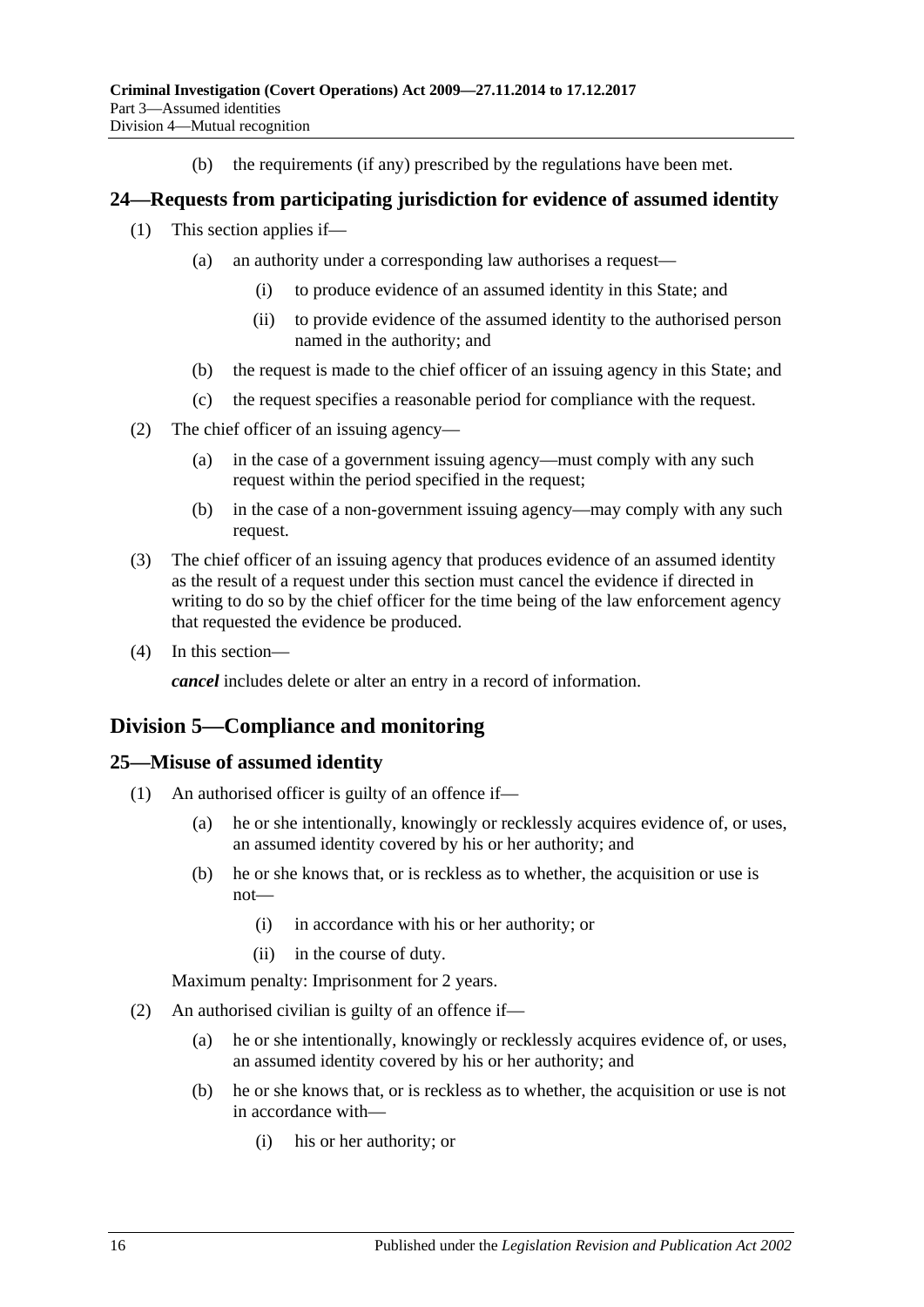(ii) the directions of his or her supervisor under the authority.

Maximum penalty: Imprisonment for 2 years.

## <span id="page-16-2"></span><span id="page-16-0"></span>**26—Disclosing information about assumed identity**

- (1) A person is guilty of an offence if—
	- (a) the person intentionally, knowingly or recklessly discloses information that the person knows or is reckless as to whether it reveals, or is likely to reveal, that an assumed identity acquired or used by another person is not the other person's real identity; and
	- (b) the person knows, or is reckless as to whether, the disclosure is not made—
		- (i) in connection with the administration or execution of this Act or a corresponding law; or
		- (ii) for the purposes of proceedings arising out of or otherwise related to this Act or a corresponding law or of a report of any such proceedings; or
		- (iii) in accordance with any requirement imposed by law.

Maximum penalty: Imprisonment for 2 years.

- (2) A person is guilty of an offence against this subsection if the person commits an offence against [subsection](#page-16-2) (1) in circumstances in which—
	- (a) the person intends to endanger the health or safety of another or prejudice the effective conduct of an investigation or intelligence gathering in relation to criminal activity; or
	- (b) the person knows, or is reckless as to whether, the disclosure of the information—
		- (i) endangers or will endanger the health or safety of another; or
		- (ii) prejudices or will prejudice the effective conduct of an investigation or intelligence gathering in relation to criminal activity.

Maximum penalty: Imprisonment for 10 years.

#### <span id="page-16-3"></span><span id="page-16-1"></span>**27—Record keeping**

- (1) The chief officer of a law enforcement agency must cause appropriate records to be kept about the operation of this Part in respect of the agency.
- (2) For the purposes of [subsection](#page-16-3) (1), the records of the agency must include the following information in respect of each authority granted, varied or cancelled under this Part:
	- (a) the date on which the authority was granted, varied or cancelled and the name of the person who granted, varied or cancelled the authority;
	- (b) the name of the authorised person under the authority, together with details of the assumed identity to which the authority applies;
	- (c) details of any request made to an issuing agency under [section](#page-12-1) 14 in respect of the authority;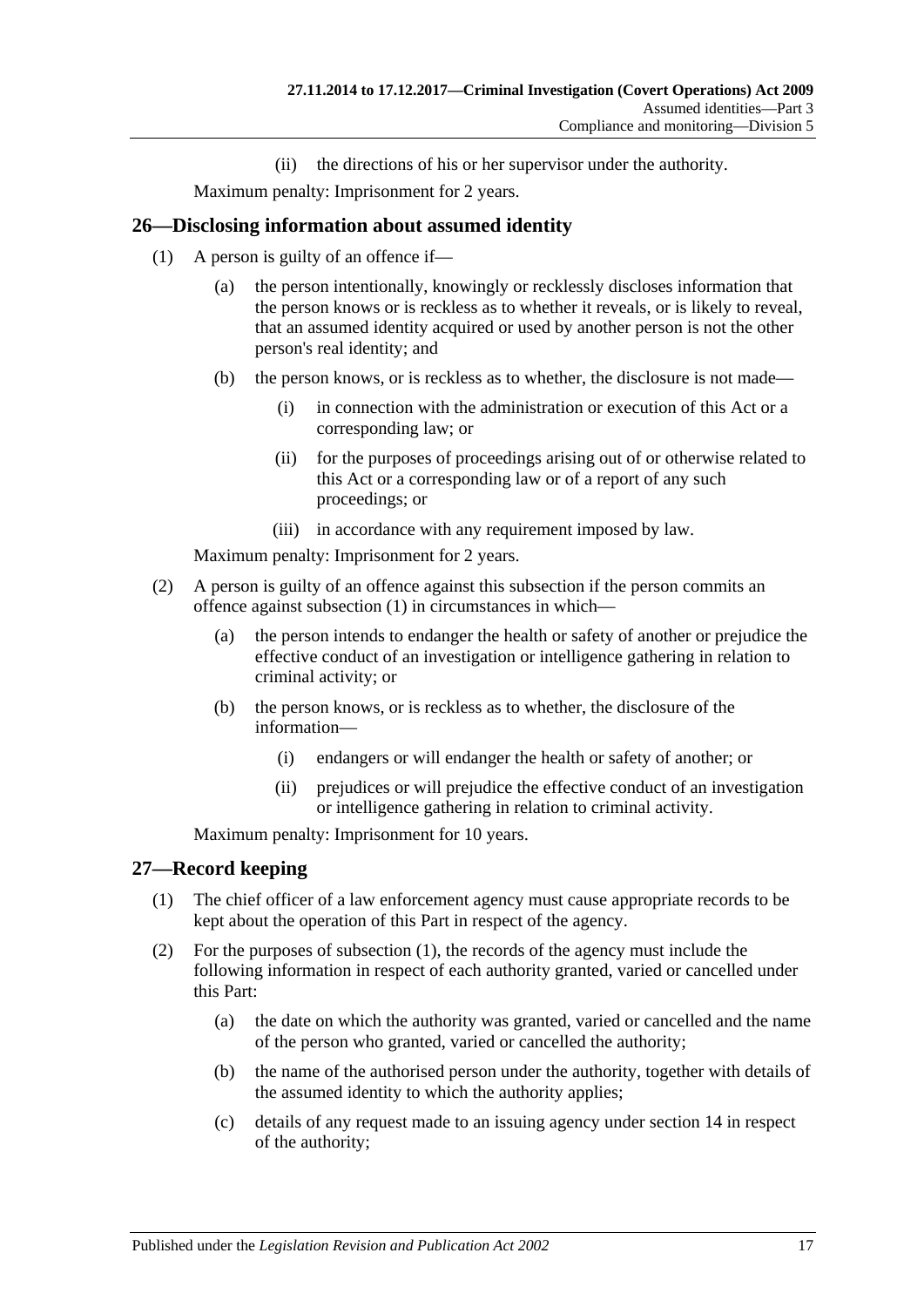- (d) the general nature of the duties undertaken by the authorised person under the assumed identity;
- (e) general details of relevant financial transactions entered into using the assumed identity;
- (f) details of the annual reviews of the authority.

#### <span id="page-17-0"></span>**28—Audit of records**

- (1) The chief officer of a law enforcement agency must arrange for the records kept for each authority in respect of the agency to be audited—
	- (a) at least once every 6 months while the authority is in force; and
	- (b) at least once in the 6 months following the cancellation or expiry of the authority.
- (2) An audit must be conducted by a person appointed by the chief officer.
- (3) The person appointed to conduct an audit—
	- (a) may but need not be an officer of the law enforcement agency;
	- (b) must not be a person—
		- (i) who granted, varied or cancelled any of the authorities to which the records relate; or
		- (ii) who is or was an authorised person under any of the authorities to which the records relate.
- (4) The results of an audit are to be reported to the chief officer.

## <span id="page-17-1"></span>**Division 6—Delegation**

#### <span id="page-17-2"></span>**29—Delegation**

- (1) Despite any other Act or law to the contrary, the functions of a chief officer of a law enforcement agency under this Part may not be delegated to any other person except as provided by this section.
- (2) A chief officer of a law enforcement agency may delegate to a senior officer of the agency any of the chief officer's functions under this Part.
- (3) No more than 4 delegations may be in force under this section at any 1 time in respect of any 1 law enforcement agency.
- (4) In this section—

#### *senior officer* means—

- (a) in relation to SA Police—a police officer of or above the rank of Superintendent;
- (b) in relation to the Australian Crime Commission—
	- (i) the Director National Operations; or
	- (ii) a Director; or
	- (iii) the General Manager National Operations; or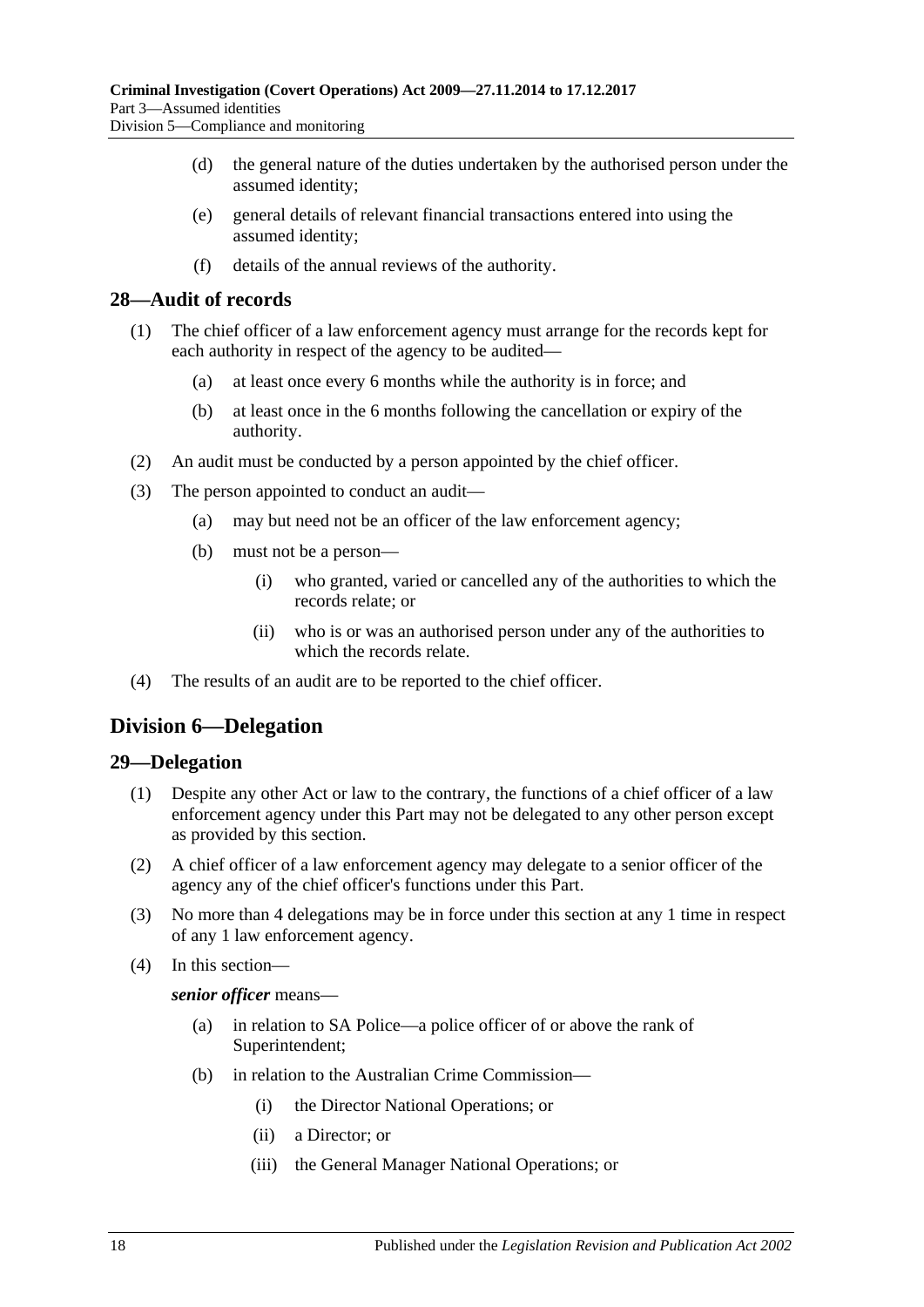(iv) a member of staff of the Australian Crime Commission who is an SES employee or acting SES employee (within the meaning of the *Australian Crime Commission Act 2002* of the Commonwealth) and who holds a position that is prescribed by the regulations for the purposes of this definition.

# <span id="page-18-0"></span>**Part 4—Witness identity protection**

## <span id="page-18-1"></span>**Division 1—Interpretation**

## <span id="page-18-2"></span>**30—Interpretation**

For the purposes of this Part—

- (a) a charge against a person for an offence is *outstanding* until the charge is finally dealt with in any of the following ways:
	- (i) the charge is withdrawn;
	- (ii) the charge is dismissed by a court;
	- (iii) the person is discharged by a court following a preliminary examination;
	- (iv) the person is acquitted or found guilty of the offence;
	- (v) the person is declared under Part 8A of the *[Criminal Law](http://www.legislation.sa.gov.au/index.aspx?action=legref&type=act&legtitle=Criminal%20Law%20Consolidation%20Act%201935)  [Consolidation Act](http://www.legislation.sa.gov.au/index.aspx?action=legref&type=act&legtitle=Criminal%20Law%20Consolidation%20Act%201935) 1935* to be liable to supervision;
	- (vi) in any other case—when proceedings relating to the charge are otherwise concluded or terminated; and
- (b) anything permitted to be done by a party to proceedings may be done by the party's lawyer; and
- (c) any requirement to give something to a party to proceedings is satisfied by giving the thing to the party's lawyer.

## <span id="page-18-3"></span>**Division 2—Witness identity protection certificates for local operatives**

## <span id="page-18-4"></span>**31—Chief officer may give witness identity protection certificate to local operative**

- <span id="page-18-5"></span>(1) The chief officer of a law enforcement agency may give a certificate in respect of a local operative in relation to proceedings (a *witness identity protection certificate*) if—
	- (a) the local operative is, or may be, required to give evidence in the proceedings; and
	- (b) the chief officer is satisfied on reasonable grounds that the disclosure in the proceedings of the local operative's identity or where the local operative lives is likely—
		- (i) to endanger the safety of the local operative or another person; or
		- (ii) to prejudice an investigation.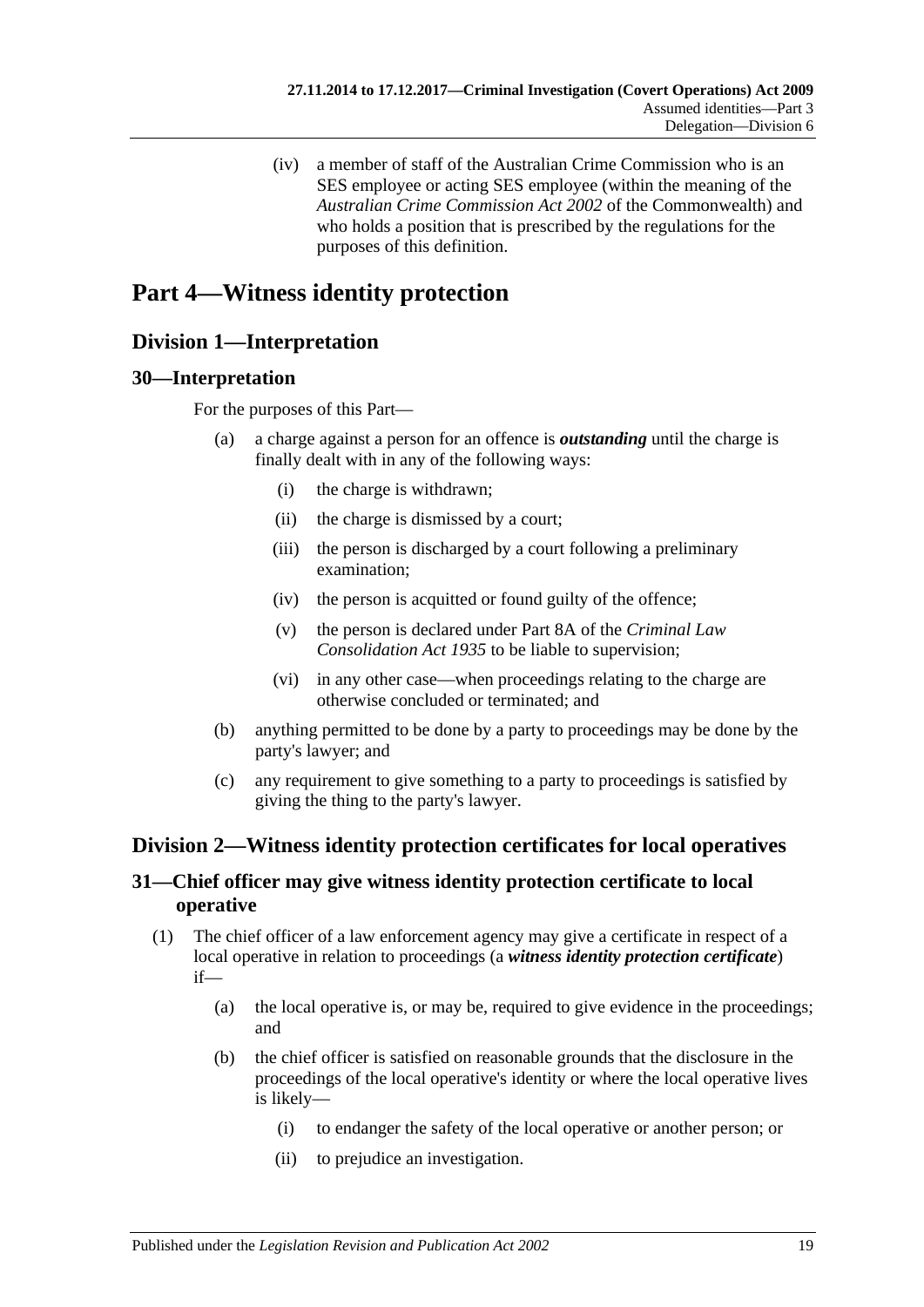- (2) The chief officer may not give a witness identity protection certificate in respect of the local operative until the chief officer has received the following information from the local operative verified by statutory declaration:
	- (a) whether he or she has ever been convicted or found guilty of an offence (in this State or elsewhere) and, if so, particulars of each offence;
	- (b) whether any charges against the local operative for an offence are pending or outstanding (in this State or elsewhere) and, if so, particulars of each charge;
	- (c) if the local operative is or was a law enforcement officer—
		- (i) whether he or she has ever been found guilty of professional misconduct and, if so, particulars of each finding; and
		- (ii) whether to his or her knowledge any allegations of professional misconduct against him or her are outstanding and, if so, particulars of each allegation;
	- (d) whether to the local operative's knowledge a court (in this State or elsewhere) has ever made any adverse comment about his or her credibility and, if so, particulars of the comment;
	- (e) whether the local operative has ever made a false representation when the truth was required and, if so, particulars of the representation;
	- (f) particulars of anything else known to the local operative that may be relevant to his or her credibility.
- <span id="page-19-1"></span>(3) A person cannot be compelled to disclose or produce a statutory declaration made under this section in any proceedings.
- (4) However, [subsection \(3\)](#page-19-1) does not apply to—
	- (a) proceedings for perjury or otherwise in respect of the falsity of the statutory declaration; or
	- (b) proceedings of a disciplinary nature against a law enforcement officer; or
	- (c) investigations or inquiries by a person or body in any jurisdiction having jurisdiction to investigate or inquire into the conduct of a law enforcement officer.
- (5) The chief officer must make all reasonable enquiries to enable him or her to ascertain the information required to be included in the certificate under this Part.

## <span id="page-19-2"></span><span id="page-19-0"></span>**32—Protection of decision to give witness identity protection certificate**

- (1) A decision to give a witness identity protection certificate—
	- (a) is final; and
	- (b) cannot be appealed against, reviewed, called into question, quashed or invalidated in any court.
- (2) [Subsection \(1\)](#page-19-2) does not prevent a decision to give a witness identity protection certificate from being called into question in the course of any proceedings of a disciplinary nature against the person who made the decision.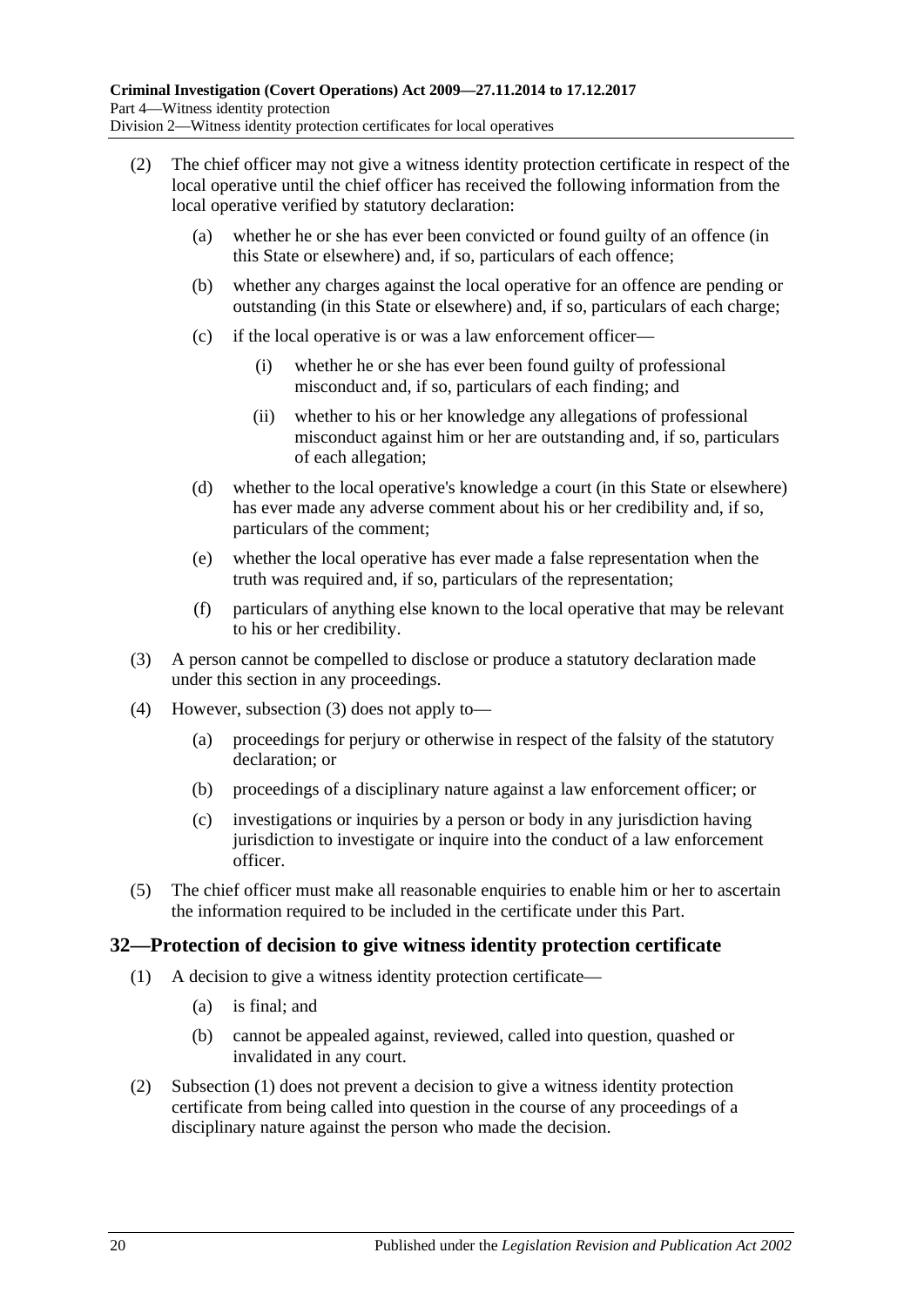## <span id="page-20-0"></span>**33—Form of witness identity protection certificate**

- <span id="page-20-2"></span>(1) The chief officer of a law enforcement agency must ensure that a witness identity protection certificate given in respect of a local operative in relation to proceedings includes the following information:
	- (a) the name of the law enforcement agency of which he or she is the chief officer;
	- (b) the date on which the certificate is given;
	- (c) the grounds for giving the certificate;
	- (d) if the local operative—
		- (i) is known to a party to the proceedings or a party's lawyer by a name other than the local operative's real name—that name (the *assumed name*); or
		- (ii) is not known to any party to the proceedings or any party's lawyer by a name—the local operative's court name for the proceedings;
	- (e) the period during which the local operative was involved in the investigation to which the proceedings relate;
	- (f) whether the local operative has ever been convicted or found guilty of an offence (in this State or elsewhere) and, if so, particulars of each offence;
	- (g) whether any charges against the local operative for an offence are pending or outstanding (in this State or elsewhere) and, if so, particulars of each charge;
	- (h) if the local operative is or was a law enforcement officer—
		- (i) whether the local operative has ever been found guilty of professional misconduct and, if so, particulars of each finding; and
		- (ii) whether to the local operative's knowledge any allegations of professional misconduct against him or her are outstanding and, if so, particulars of each allegation;
	- (i) whether, to the knowledge of the person giving the certificate, a court (in this State or elsewhere) has ever made any adverse comment about the local operative's credibility and, if so, particulars of the comment;
	- (j) whether, to the knowledge of the person giving the certificate, the local operative has ever made a false representation when the truth was required and, if so, particulars of the representation;
	- (k) if there is anything else known to the person giving the certificate that may be relevant to the local operative's credibility, particulars of the thing.
- (2) A witness identity protection certificate must not contain information that may allow the local operative's identity, or where the local operative lives, to be revealed.

## <span id="page-20-1"></span>**34—Cancellation of witness identity protection certificate**

(1) If, in relation to proceedings, the chief officer of a law enforcement agency considers that it is no longer necessary or appropriate to prevent the disclosure of the identity of a local operative or where he or she lives, the chief officer may cancel a witness identity protection certificate in respect of the local operative.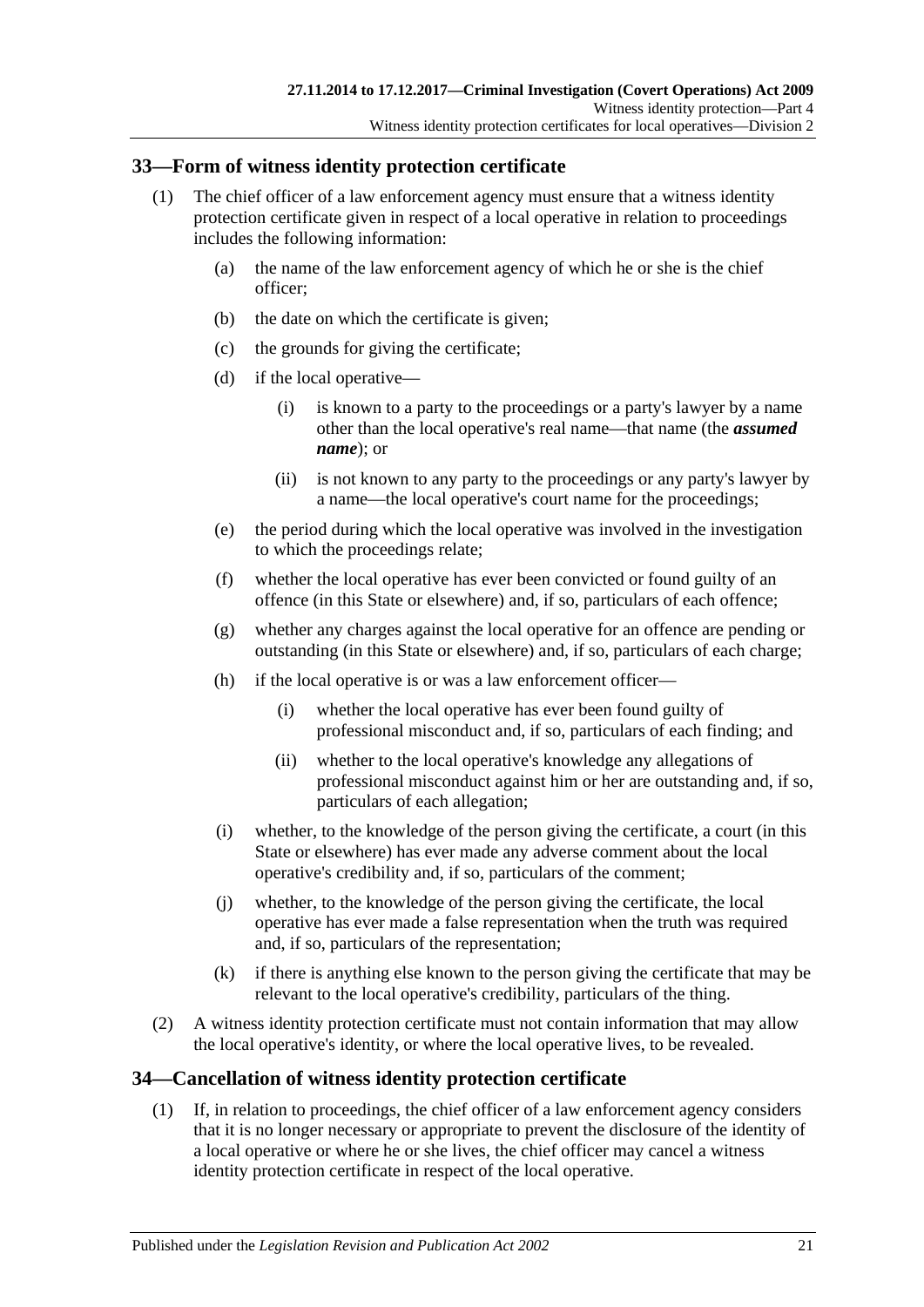(2) If a witness identity protection certificate is cancelled after it has been filed in court under [section](#page-21-3) 37, the chief officer must immediately give written notice to the court and each party to the proceedings that the certificate has been cancelled.

## <span id="page-21-0"></span>**35—Permission to give information disclosing operative's identity etc**

- (1) Where the chief officer of a law enforcement agency gives a witness identity protection certificate in respect of a local operative in relation to proceedings, the chief officer may, if he or she considers it necessary or appropriate for information that discloses, or may lead to the disclosure of, the local operative's identity or where he or she lives to be given otherwise than in the proceedings, give written permission to a person to give the information.
- (2) The permission—
	- (a) must—
		- (i) identify the person who may give the information; and
		- (ii) identify the person to whom the information may be given; and
		- (iii) specify the information that may be given; and
	- (b) may specify how the information may be given.

## <span id="page-21-1"></span>**Division 3—Use of witness identity protection certificates in proceedings**

## <span id="page-21-2"></span>**36—Application and interpretation of Division**

- (1) This Division applies to proceedings in this State in which an operative is, or may be, required to give evidence obtained as an operative.
- (2) To remove any doubt, this Division does not affect the operation of the common law in relation to the protection of the identity of a person who is not an operative who gives or intends to give evidence in proceedings in this State.
- (3) In this Division—

#### *witness identity protection certificate* means—

- (a) a witness identity protection certificate given in respect of a local operative; or
- (b) an interstate witness identity protection certificate,

as the case requires.

## <span id="page-21-3"></span>**37—Filing and effect of filing of witness identity protection certificate in court**

- (1) A witness identity protection certificate for an operative in relation to proceedings in this State must be filed in court before the operative gives evidence in the proceedings.
- (2) A person who files a witness identity protection certificate in court under this section must serve a copy of the certificate—
	- (a) on each party to the proceedings at least 14 days (or such shorter period as may be agreed by the parties) before the day on which the operative is to give evidence; and
	- (b) by order of the court—on any other person specified in the order.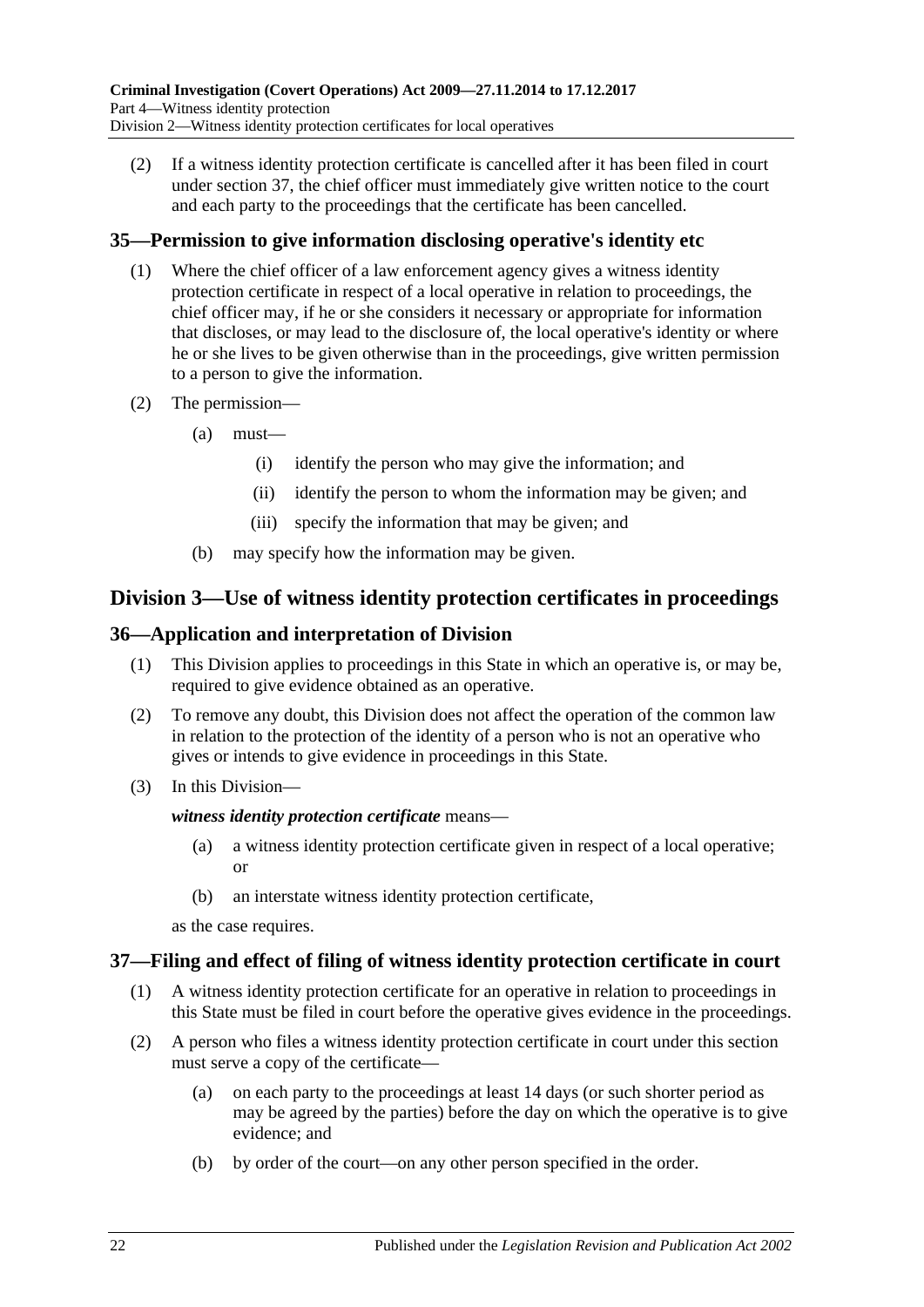- $(3)$  If—
	- (a) a witness identity protection certificate given in respect of an operative is filed under this section; and
	- (b) either—
		- (i) a copy of the certificate is served in accordance with this section; or
		- (ii) the court gives permission for this section to apply despite non-compliance with this section,

#### then—

- (c) the operative may give evidence in the proceedings under the assumed name, or court name, specified in the certificate; and
- (d) subject to this Division—
	- (i) a question must not be asked of a witness (including the operative) that may lead to the disclosure of the operative's identity or where the operative lives; and
	- (ii) a witness (including the operative) cannot be required to (and must not) answer a question, give evidence or provide information that discloses, or may lead to the disclosure of, the operative's identity or where the operative lives; and
	- (iii) a person involved in the proceedings must not make a statement that discloses, or may lead to the disclosure of, the operative's identity or where the operative lives.
- (4) The presiding officer in proceedings in a court in which a witness identity protection certificate in respect of an operative has been filed may require the operative—
	- (a) to disclose his or her true identity to the presiding officer; and
	- (b) to provide the presiding officer with photographic evidence of that identity.
- <span id="page-22-1"></span><span id="page-22-0"></span>(5) For the purposes of this section, a *person involved in proceedings* includes—
	- (a) the court; and
	- (b) a party to the proceedings; and
	- (c) a person given permission to be heard or make submissions in the proceedings; and
	- (d) a lawyer representing a person referred to in [paragraph](#page-22-0) (b) or [\(c\)](#page-22-1) or a lawyer assisting the court in the proceedings; and
	- (e) any other officer of the court or person assisting the court in the proceedings; and
	- (f) a person acting in the execution of any process or the enforcement of any order in the proceedings.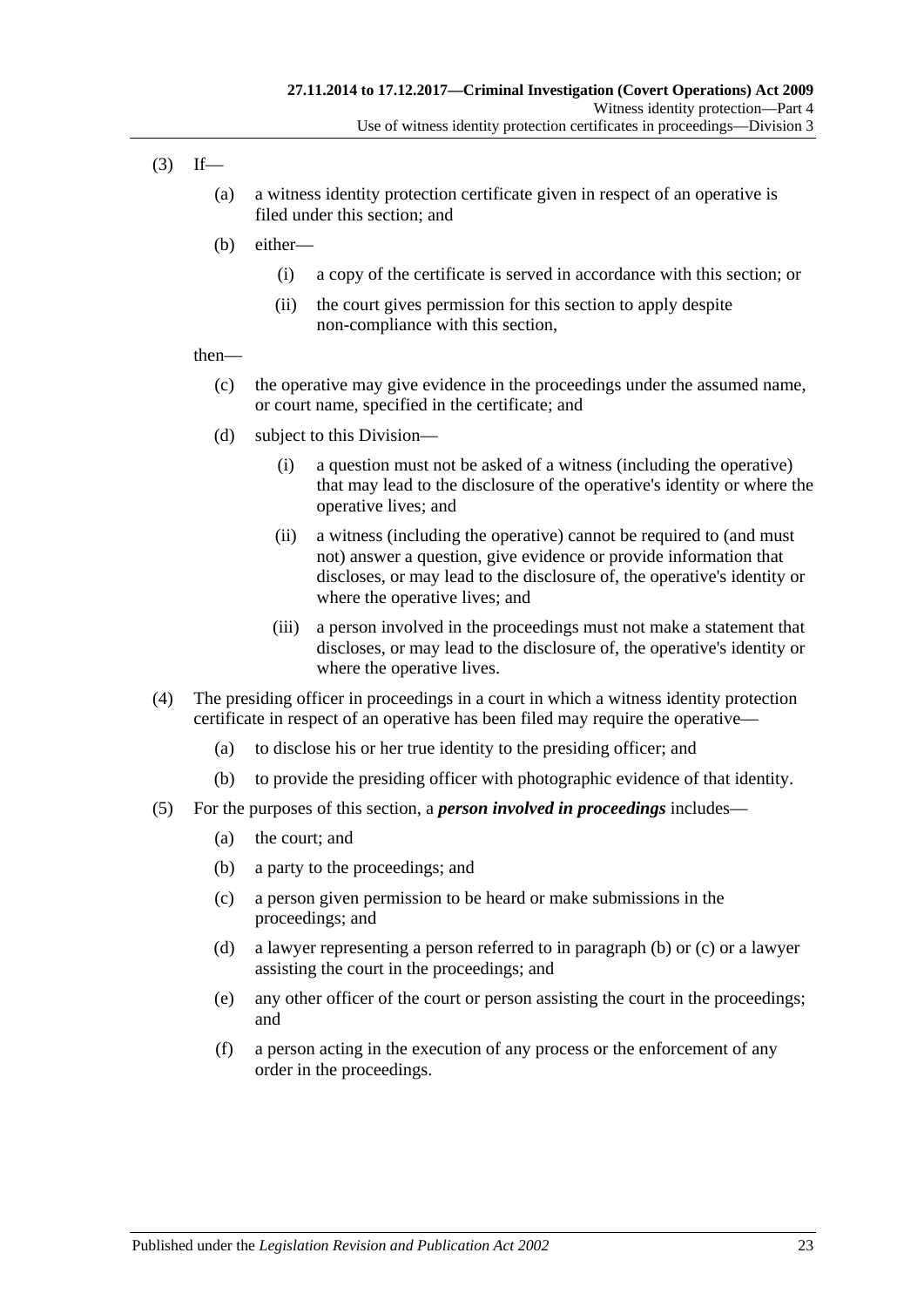## <span id="page-23-0"></span>**38—Orders to protect operative's identity etc**

- (1) The court in which a witness identity protection certificate is filed may make any order it considers necessary or desirable to protect the identity of the operative in respect of whom the certificate has been filed or to prevent the disclosure of where the operative lives.
- <span id="page-23-3"></span>(2) A person is guilty of an offence if—
	- (a) the person knows, or is reckless as to whether, an order has been made under this section; and
	- (b) the person intentionally, knowingly or recklessly contravenes the order.

Maximum penalty: Imprisonment for 2 years.

(3) [Subsection \(2\)](#page-23-3) does not limit the court's power to punish for contempt.

#### <span id="page-23-1"></span>**39—Directions to jury**

Subject to section [40\(4\)\(b\),](#page-24-1) if an operative in respect of whom a witness identity protection certificate has been filed in court in relation to proceedings gives evidence in the proceedings, the court must (unless it considers it inappropriate) direct the jury not to give the operative's evidence any more or less weight, or draw any adverse inferences against the defendant or another party to the proceedings because the certificate has been filed or the court has made an order under [section](#page-23-0) 38.

## <span id="page-23-2"></span>**40—Application for disclosure of operative's identity etc in proceedings**

- (1) If a witness identity protection certificate in respect of an operative has been filed in a court in relation to proceedings, a party to the proceedings or a lawyer assisting the court in the proceedings may, at any time after the certificate has been filed, apply to the court—
	- (a) for permission—
		- (i) to ask a question of a witness (including the operative) that may lead to the disclosure of the operative's identity or where the operative lives; or
		- (ii) for a person involved in the proceedings to make a statement that discloses, or may lead to the disclosure of, the operative's identity or where the operative lives; or
	- (b) for an order requiring a witness (including the operative) to answer a question, give evidence or provide information that discloses, or may lead to the disclosure of, the operative's identity or where the operative lives.
- (2) An application under this section must be heard in the absence of the jury (if any).
- (3) The court may give permission or make an order under this section if (and only if) the court is satisfied that—
	- (a) there is evidence that, if accepted, would substantially call into question the operative's credibility; and
	- (b) it would be impractical to test properly the credibility of the operative without risking the disclosure of, or disclosing, the operative's identity or where the operative lives; and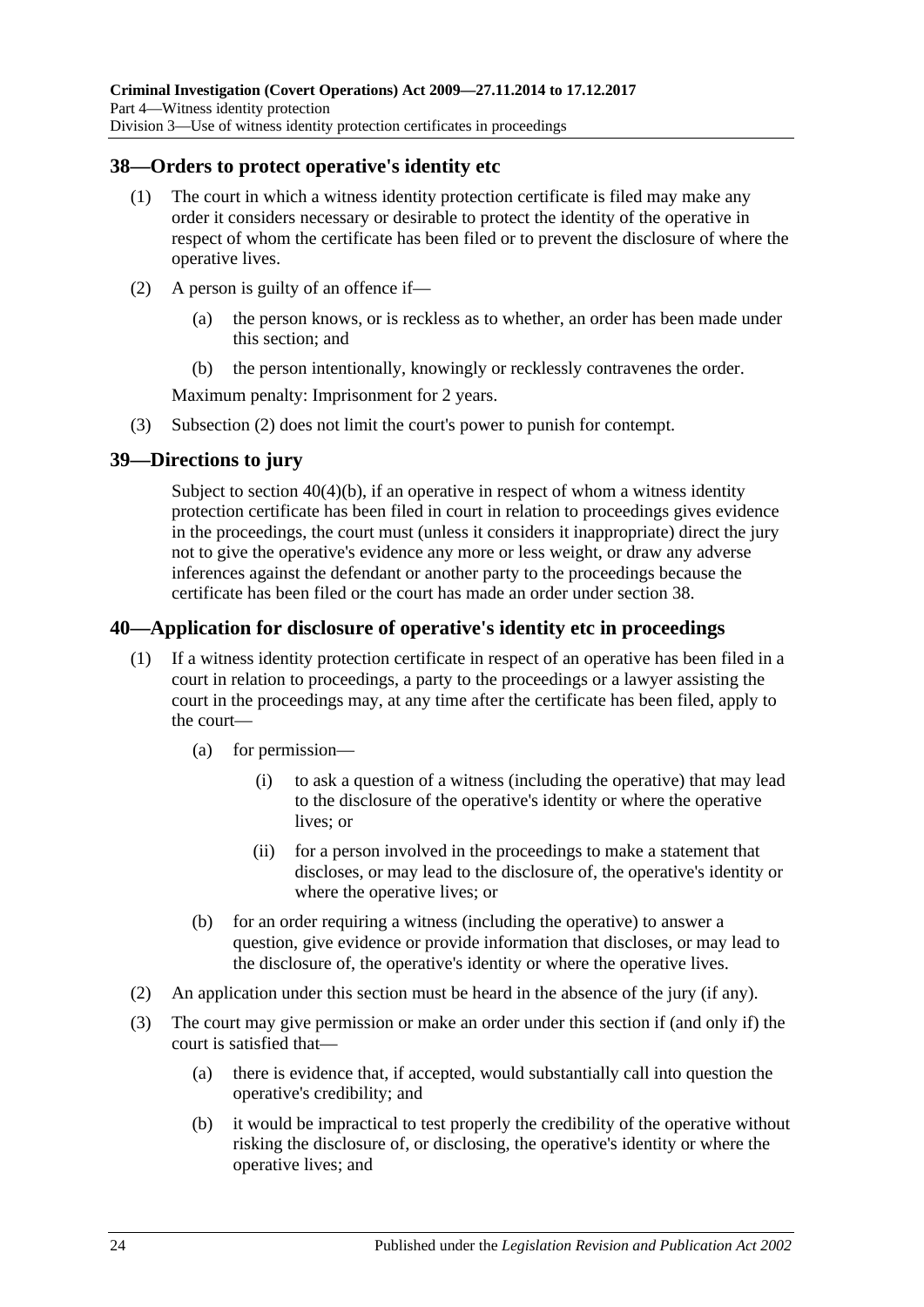- (c) it is in the interests of justice that the operative's credibility be tested.
- (4) Each party to the proceedings must be informed of any proposal by the court to give permission or make an order under this section and, if the proposed permission or order relates to a witness who is the operative in respect of whom the witness identity protection certificate has been filed—
	- (a) if the witness has not yet given evidence in the proceedings—the party calling the witness must be given the opportunity to withdraw the witness (in which case, the permission or order relating to that witness lapses);
	- (b) if the witness has already given evidence in the proceedings—the court may, and if a party so requests must, warn the jury of the need for caution in determining whether to accept the evidence and the weight to be given to it.
- <span id="page-24-1"></span>(5) Unless the court considers that the interests of justice require otherwise, the court must be closed—
	- (a) when an application is made under this section; and
	- (b) if permission is given or an order made in response to the application—when the evidence is given or information provided that discloses, or may lead to the disclosure of, the operative's identity or where the operative lives.
- (6) The court must make an order suppressing the publication of anything said—
	- (a) when an application is made under this section; and
	- (b) if permission is given or an order made in response to the application—when the evidence is given or information provided that discloses, or may lead to the disclosure of, the operative's identity or where the operative lives.
- (7) The court may, under this section, make any other order it considers appropriate to protect the operative's identity or to prevent the disclosure of where the operative lives.
- (8) Nothing in this section prevents the taking of a transcript of court proceedings but the court may make an order for how the transcript is to be dealt with, including an order suppressing its publication.
- <span id="page-24-2"></span>(9) A person is guilty of an offence if—
	- (a) the person knows, or is reckless as to whether, an order has been made under this section; and
	- (b) the person intentionally, knowingly or recklessly contravenes the order.

Maximum penalty: Imprisonment for 2 years.

(10) [Subsection \(9\)](#page-24-2) does not limit the court's power to punish for contempt.

#### <span id="page-24-3"></span><span id="page-24-0"></span>**41—Offences**

- (1) A person commits an offence if—
	- (a) a witness identity protection certificate in respect of an operative has been given; and
	- (b) the person knows, or is reckless as to whether, the certificate has been given; and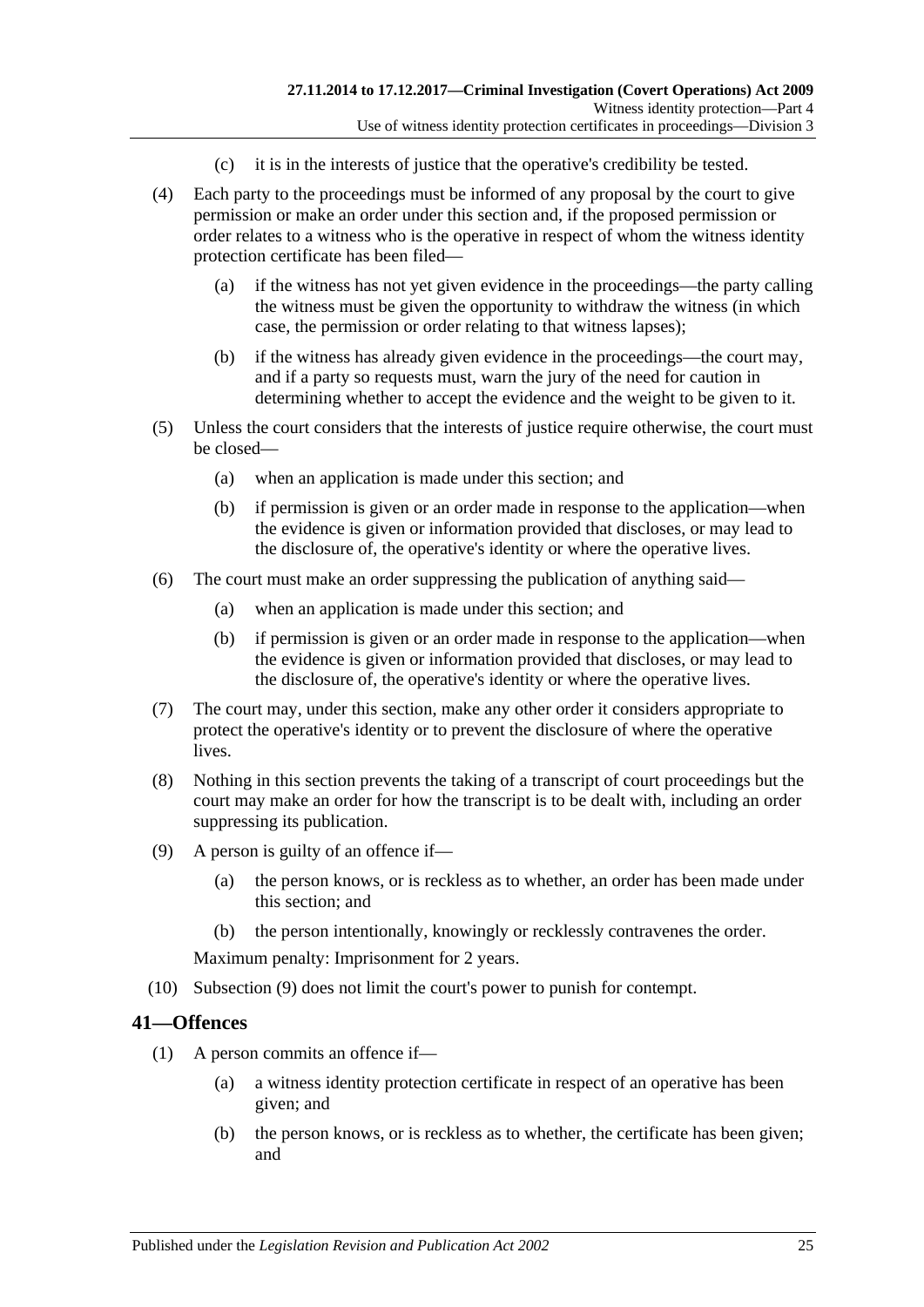- (c) the person intentionally, knowingly or recklessly does something (the *disclosure action*) that discloses, or is likely to lead to the disclosure of, the operative's identity or where the operative lives; and
- (d) the person knows, or is reckless as to whether, the certificate has not been cancelled (whether under this Act or a corresponding law) before the person does the disclosure action; and
- (e) the person knows, or is reckless as to whether—
	- (i) the disclosure action is not permitted under this Act; or
	- (ii) the disclosure action is not authorised under a corresponding law.

Maximum penalty: Imprisonment for 2 years.

- (2) A person is guilty of an offence against this subsection if the person commits an offence against [subsection](#page-24-3) (1) in circumstances in which the person—
	- (a) intends to endanger the health or safety of another or prejudice the effective conduct of an investigation; or
	- (b) knows, or is reckless as to whether, the disclosure action—
		- (i) endangers or will endanger the health or safety of another; or
		- (ii) prejudices or will prejudice the effective conduct of an investigation.

Maximum penalty: Imprisonment for 10 years.

## <span id="page-25-0"></span>**Division 4—Delegation**

#### <span id="page-25-1"></span>**42—Delegation**

- (1) Despite any other Act or law to the contrary, the functions of a chief officer of a law enforcement agency under this Part may not be delegated to any other person except as provided by this Division.
- (2) A chief officer of a law enforcement agency may delegate any of the chief officer's functions under this Part (except this power of delegation) to a senior officer of the agency.
- (3) In this Division—

*senior officer* means—

- (a) in relation to SA Police—a Deputy Commissioner;
- (b) in relation to the Australian Crime Commission—
	- (i) the Director National Operations; or
	- (ii) the General Manager National Operations; or
	- (iii) a member of staff of the Australian Crime Commission who is an SES employee or acting SES employee (within the meaning of the *Australian Crime Commission Act 2002* of the Commonwealth) and who holds a position that is prescribed by the regulations for the purposes of this definition.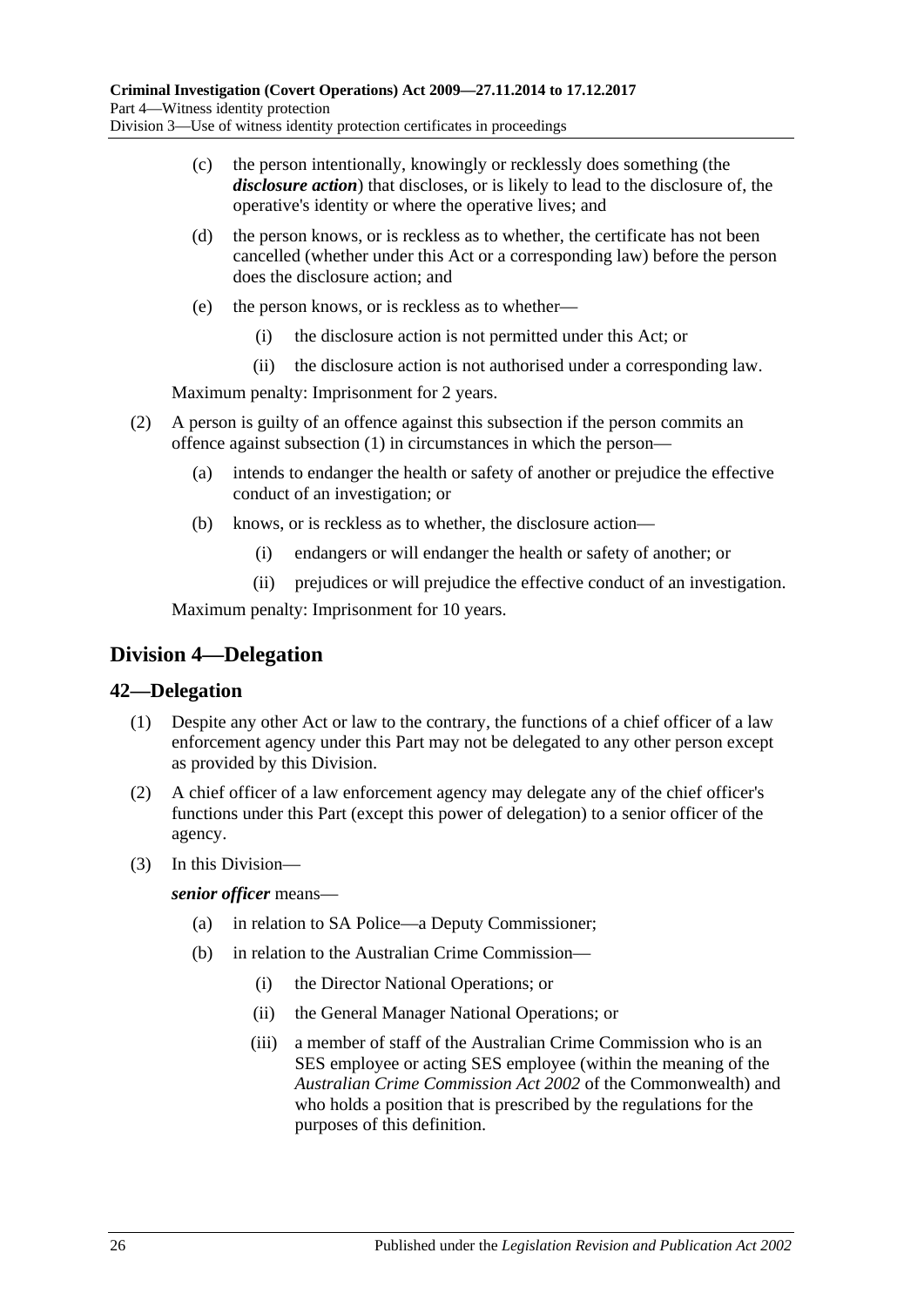# <span id="page-26-0"></span>**Part 5—Application of Act to approvals, authorities or certificates under corresponding laws**

#### <span id="page-26-1"></span>**43—Application of Act to approvals under corresponding laws**

The following provision applies to anything done in this State in relation to a corresponding approval as if it were an approval given under [Part 2:](#page-6-0)

[section](#page-7-0) 5 (Legal immunity of persons taking part in approved undercover operations).

#### <span id="page-26-2"></span>**44—Application of Act to authorities under corresponding laws**

The following provisions apply to anything done in this State in relation to a corresponding authority as if it were an authority granted under [Part 3:](#page-8-0)

- (a) [section](#page-12-3) 16 (Legal immunity of officers of issuing agencies);
- (b) [section](#page-13-2) 18 (Assumed identity may be acquired and used);
- (c) [section](#page-13-3) 19 (Legal immunity of authorised persons acting under authority);
- (d) [section](#page-14-0) 21 (Particular qualifications);
- (e) [section](#page-14-1) 22 (Effect of being unaware of variation or cancellation of authority);
- (f) [section](#page-15-2) 25 (Misuse of assumed identity);
- (g) [section](#page-16-0) 26 (Disclosing information about assumed identity).

## <span id="page-26-3"></span>**45—Application of Act to witness identity protection certificates under corresponding laws**

The following provisions apply (with any necessary modifications) to a witness identity protection certificate given under a corresponding law as if it were a witness identity protection certificate given under [Part 4:](#page-18-0)

- (a) [section](#page-21-3) 37 (Filing and effect of filing of witness identity protection certificate in court);
- (b) [section](#page-23-0) 38 (Orders to protect operative's identity etc);
- (c) [section](#page-23-1) 39 (Directions to jury);
- (d) [section](#page-24-0) 41 (Offences).

# <span id="page-26-4"></span>**Part 6—Miscellaneous**

#### <span id="page-26-5"></span>**46—***State Records Act 1997* **and** *Freedom of Information Act 1991* **not to apply**

- (1) The *[State Records Act](http://www.legislation.sa.gov.au/index.aspx?action=legref&type=act&legtitle=State%20Records%20Act%201997) 1997* does not apply to information obtained under this Act.
- (2) Information obtained under this Act is not liable to disclosure under the *[Freedom of](http://www.legislation.sa.gov.au/index.aspx?action=legref&type=act&legtitle=Freedom%20of%20Information%20Act%201991)  [Information Act](http://www.legislation.sa.gov.au/index.aspx?action=legref&type=act&legtitle=Freedom%20of%20Information%20Act%201991) 1991*.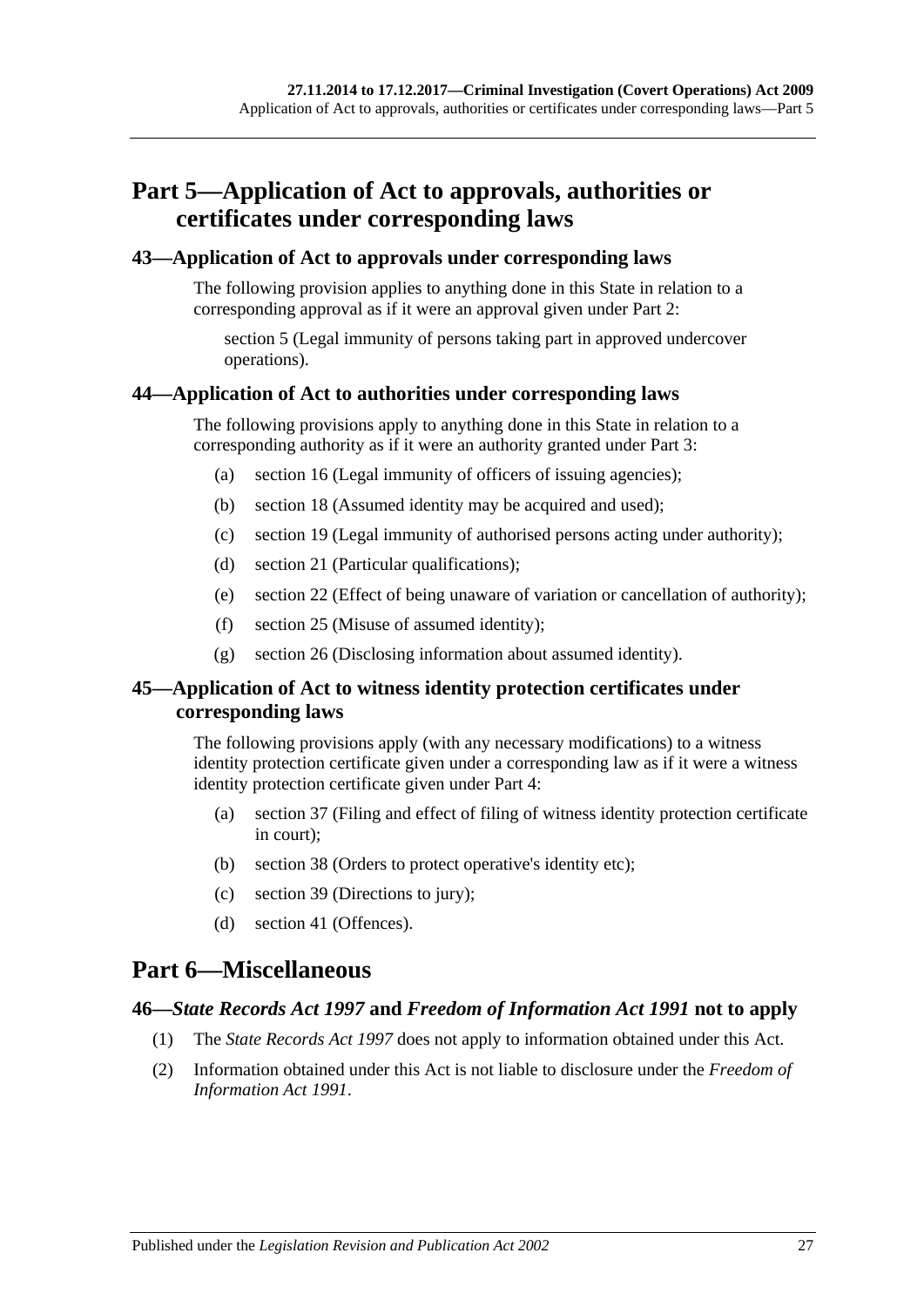## <span id="page-27-0"></span>**47—Annual report**

- (1) As soon as practicable after 30 June in each year, the chief officer of a law enforcement agency must submit a report to the Minister that includes the following information:
	- (a) in relation to [Part 2—](#page-6-0)
		- (i) the classes of offence for which approvals were given or renewed during the period of 12 months ending on the preceding 30 June; and
		- (ii) the number of approvals given or renewed during that period for offences of each class;
	- (b) in relation to [Part 3—](#page-8-0)
		- (i) the number of authorities granted during the period of 12 months ending on the preceding 30 June; and
		- (ii) a general description of the activities undertaken by authorised persons when using assumed identities under this Act during that period; and
		- (iii) the number of applications for authorities that were refused during that period; and
		- (iv) a statement as to whether or not any fraud or other unlawful activity was identified by an audit under that Part during that period; and
		- (v) any other information relating to authorities and assumed identities that the Minister considers appropriate;
	- (c) in relation to [Part 4—](#page-18-0)
		- (i) the number of witness identity protection certificates given during the period of 12 months ending on the preceding 30 June; and
		- (ii) the basis on which the chief officer was satisfied about the matters mentioned in section [31\(1\)\(b\)](#page-18-5) for each certificate; and
		- (iii) if permission was given or an order made under a provision of a corresponding law that corresponds to [section](#page-23-2) 40 in interstate proceedings in which a witness identity protection certificate in respect of a local operative of the agency was filed—details of the interstate proceedings that relate to the permission or order; and
		- (iv) if a witness identity protection certificate was cancelled—the reason why the certificate was cancelled; and
		- (v) if permission was given under [section](#page-21-0) 35—the reason why the permission was given; and
		- (vi) any other information relating to witness identity protection certificates that the Minister considers appropriate;
	- (d) any other information relating to the administration of this Act that the Minister considers appropriate.
- (2) The report relating to [Part 4](#page-18-0) must not include information that discloses, or may lead to the disclosure of, an operative's identity, or where the operative lives, unless the witness identity protection certificate in respect of the operative has been cancelled.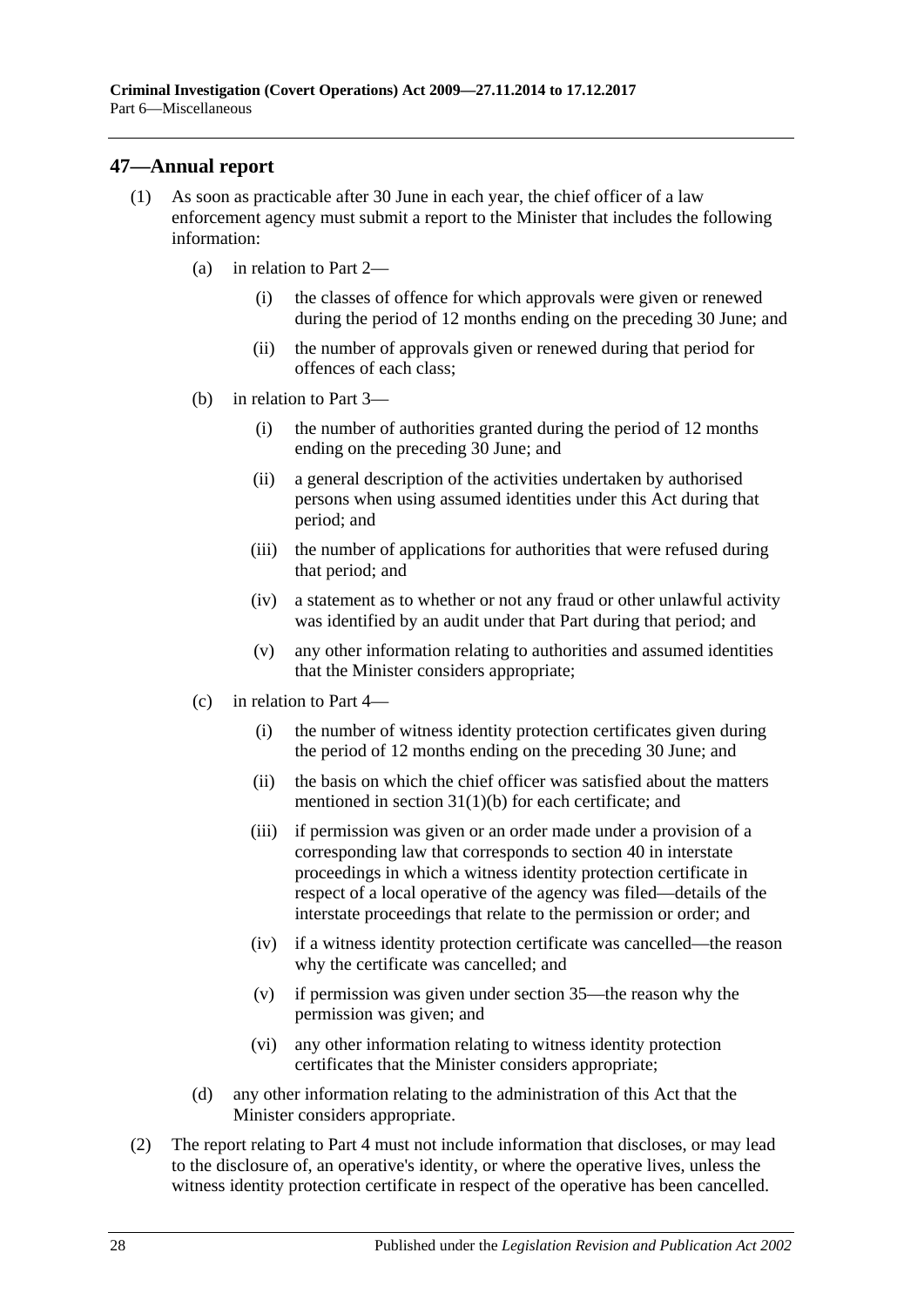- <span id="page-28-5"></span>(3) The chief officer must advise the Minister of any information in the report that should, in the chief officer's opinion, be excluded from the report before the report is laid before Parliament because the information, if made public, could reasonably be expected to—
	- (a) endanger a person's safety; or
	- (b) prejudice an investigation or prosecution; or
	- (c) compromise a law enforcement agency's operational activities or methodologies.
- (4) The Minister must—
	- (a) exclude information from the report if satisfied on the advice of the chief officer of any of the grounds set out in [subsection](#page-28-5) (3); and
	- (b) on or before 30 September in each year—cause a copy of the report to be laid before each House of Parliament.

## <span id="page-28-6"></span><span id="page-28-0"></span>**48—Regulations**

- (1) The Governor may make such regulations as are necessary or expedient for the purposes of this Act.
- (2) Without limiting the generality of [subsection](#page-28-6) (1), the regulations may—
	- (a) be of general or limited application;
	- (b) differ according to differences in time, place or circumstances.

# <span id="page-28-1"></span>**Schedule 1—Transitional provisions**

# **Part 1—Interpretation**

## <span id="page-28-2"></span>**1—Interpretation**

(1) In this Schedule—

*commencement day* means the day on which this Schedule comes into operation.

(2) A reference in an Act, a statutory instrument or any other instrument or document to an undercover operation approved under the *[Criminal Law \(Undercover Operations\)](http://www.legislation.sa.gov.au/index.aspx?action=legref&type=act&legtitle=Criminal%20Law%20(Undercover%20Operations)%20Act%201995) Act [1995](http://www.legislation.sa.gov.au/index.aspx?action=legref&type=act&legtitle=Criminal%20Law%20(Undercover%20Operations)%20Act%201995)* is to be read as a reference to an undercover operation approved under this Act and is to be construed accordingly.

# **Part 3—Transitional provisions**

## <span id="page-28-3"></span>**3—Approved undercover operations**

An undercover operation that was approved under the repealed Act immediately before the commencement day will be taken to be an undercover operation approved under [Part 2.](#page-6-0)

## <span id="page-28-4"></span>**4—Assumed identities**

(1) An authority to use an assumed identity granted in accordance with the policies and procedures of SA Police to a member of SA Police that was in force immediately before the commencement day will be taken, for the period referred to in [subclause](#page-29-1) (2), to be an authority granted under [Part 3](#page-8-0) to use the assumed identity.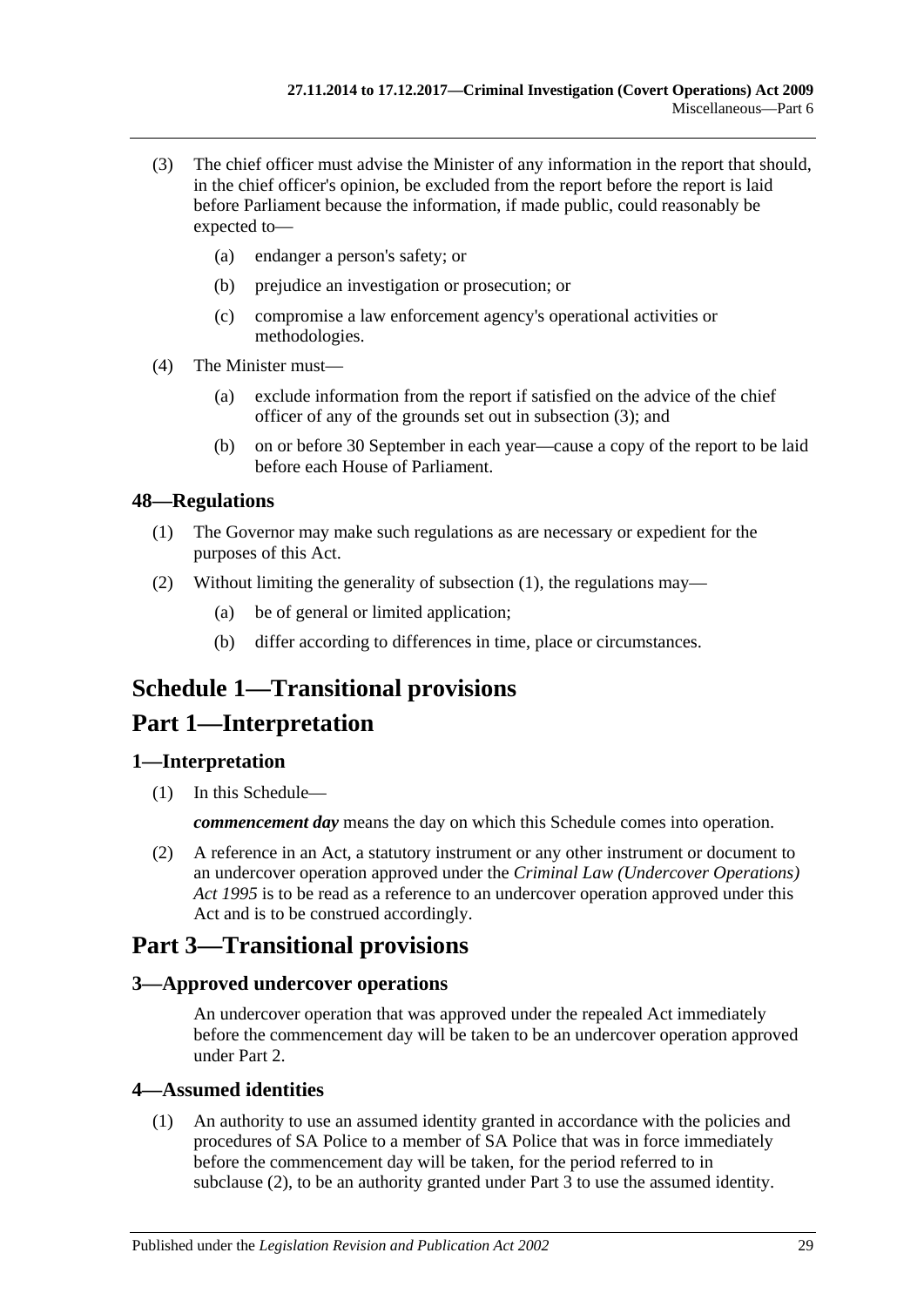- <span id="page-29-1"></span>(2) The period is from the start of the commencement day until the earlier of the following:
	- (a) the day on which cancellation of the authority under [Part 3](#page-8-0) takes effect; or
	- (b) 6 months after the commencement day.
- (3) Nothing in this clause prevents the law enforcement officer from applying for and being granted an authority under [Part 3](#page-8-0) in relation to the assumed identity.
- (4) An authority may be granted under [Part 3](#page-8-0) in relation to criminal activity occurring before, on or after the commencement day.

#### <span id="page-29-0"></span>**5—Witness identity protection**

- (1) A witness identity protection certificate may be given under [Part 4](#page-18-0) in relation to interstate proceedings (within the meaning of that Part) that is commenced on or after the commencement day.
- (2) An interstate witness identity protection certificate may be filed under [Part 4](#page-18-0) in proceedings in this State that is commenced on or after the commencement day.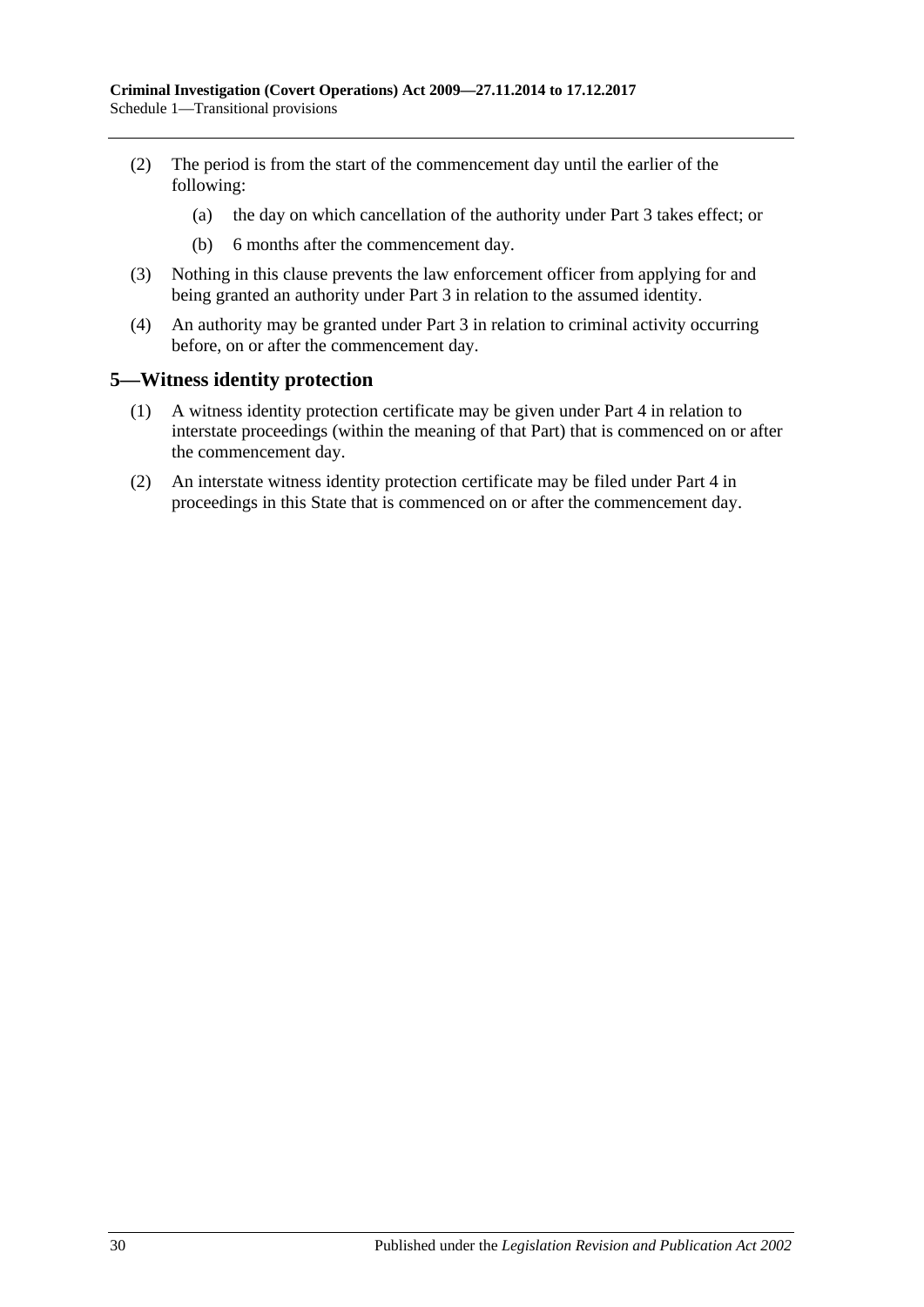# <span id="page-30-0"></span>**Legislative history**

## **Notes**

- Amendments of this version that are uncommenced are not incorporated into the text.
- Please note—References in the legislation to other legislation or instruments or to titles of bodies or offices are not automatically updated as part of the program for the revision and publication of legislation and therefore may be obsolete.
- Earlier versions of this Act (historical versions) are listed at the end of the legislative history.
- For further information relating to the Act and subordinate legislation made under the Act see the Index of South Australian Statutes or www.legislation.sa.gov.au.

# **Legislation repealed by principal Act**

The *Criminal Investigation (Covert Operations) Act 2009* repealed the following:

*Criminal Law (Undercover Operations) Act 1995*

## **Principal Act and amendments**

New entries appear in bold.

| Year    | N <sub>0</sub> | Title                                                                                                                | Assent    | Commencement                                                 |
|---------|----------------|----------------------------------------------------------------------------------------------------------------------|-----------|--------------------------------------------------------------|
| 2009    | -7             | Criminal Investigation (Covert<br><i>Operations</i> ) Act 2009                                                       | 26.2.2009 | 1.7.2009 (Gazette 25.6.2009 p2999)                           |
| 2012 52 |                | Independent Commissioner Against<br>Corruption Act 2012                                                              | 6.12.2012 | Sch 3 (cl 11)-1.9.2013 (Gazette<br>23.5.2013 p2006)          |
| 2014 20 |                | <b>Independent Commissioner Against</b> 27.11.2014<br><b>Corruption</b> (Miscellaneous)<br><b>Amendment Act 2014</b> |           | Sch 1 (cl 1)-27.11.2014 (Gazette<br>27.11.2014 p6554)        |
| 2016 2  |                | Surveillance Devices Act 2016                                                                                        | 18.2.2016 | Sch 1 (cl 2)—18.12.2017 ( <i>Gazette</i><br>12.12.2017 p4961 |
| 2017    | -18            | Summary Procedure (Indictable<br>Offences) Amendment Act 2017                                                        | 14.6.2017 | Sch 2 (cll 4 & 41)-5.3.2018 (Gazette<br>12.12.2017 p4961     |

## **Provisions amended**

New entries appear in bold.

Entries that relate to provisions that have been deleted appear in italics.

| Provision       | How varied                                                            | Commencement |
|-----------------|-----------------------------------------------------------------------|--------------|
| Long title      | amended under Legislation Revision and<br>Publication Act 2002        | 1.9.2013     |
| Pt <sub>1</sub> |                                                                       |              |
| s <sub>2</sub>  | omitted under Legislation Revision and<br><b>Publication Act 2002</b> | 1.9.2013     |
| s <sub>3</sub>  |                                                                       |              |
| s(3(1))         |                                                                       |              |